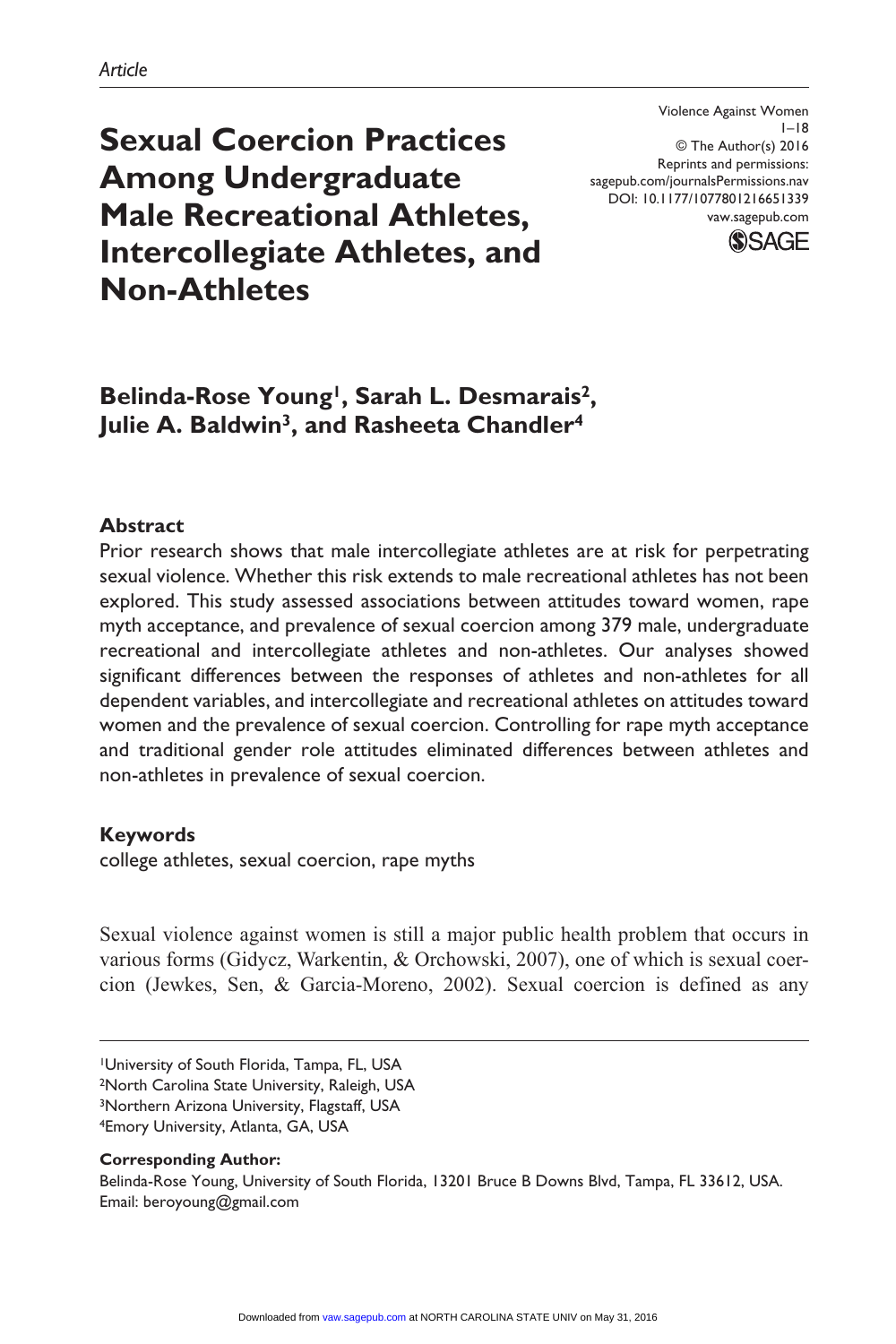unwanted oral, vaginal, or anal penetration as a result of verbal or physical pressure, including rape (Muehlenhard, Goggins, Jones, & Satterfield, 1991; Straus, Hamby, Boney-McCoy, & Sugarman, 1996). A joint publication by the Centers for Disease Control and Prevention (CDC) and the National Center for Injury and Control reports that 18.3% of American women have experienced forced sex during their lifetime, and 44.6% have experienced sexual violence victimization other than rape within their lifetime (Black et al., 2011). According to Black and colleagues (2011), 37.4% of female rape victims were first raped during their college-aged years (age 18-24). In a nationwide study, Fisher, Cullen, and Turner (2000) indicate that 1 in every 36 college women (2.78%) has experienced attempted or completed rape; however, a more recent study indicated that 19% of undergraduate women have experienced attempted or completed rape (Krebs, Linquist, Warner, Fisher, & Martin, 2009). Research also indicates that college women have a higher risk for being a sexual violence victim compared with their non-collegiate peers (Karjane, Fisher, & Cullen, 2005). Victims of sexual violence have a high price to pay physically and emotionally (Foubert, Godin, & Tatum, 2010). These victims may face sexually transmitted infections, unwanted pregnancies, and physical scars or bruising. Unseen are the emotional scars, which could manifest in depression, suicidal thoughts, social isolation, and/or promiscuity (Foubert et al., 2010). Often neglected is the financial cost that is associated with the services needed to properly deal with the physical and emotional ramifications (Foubert et al., 2010). Consequently, there is a critical need to examine the occurrence of sexual violence on college campuses.

Male intercollegiate athletes are at particularly high risk for perpetrating sexual violence (McCray, 2015). Intercollegiate athletes are athletes that represent their college or university in athletic events that are coordinated by an authoritative body (e.g., National Collegiate Athletic Association [NCAA]), against other colleges or universities. According to the most recent national report of college campuses, which included a survey of 30 NCAA Division 1 institutions, records indicate that although male intercollegiate athletes accounted for 19% of all sexual violence cases reported to the respective Judicial Affairs, they only comprised 3% of the student populations (Crosset, Benedict, & MacDonald, 1995). In the same study, results showed that reports to campus police also indicated a high proportion of sexual assault perpetrators who were male, undergraduate, intercollegiate athletes. The U.S. Department of Education also underscored this phenomenon in their white letter, imploring institutions to conduct sexual violence programs and/or seminars for both coaches and student athletes (Ali, 2011). President Obama followed up this initiative by signing a memorandum to create a task force to address sexual violence on national college campuses (Sutherland, Amar, & Sutherland, 2014). Per the memorandum, a portion of the task force's responsibilities include meeting with collegiate athletic associations (Obama, 2014).

Despite the ongoing, high-profile cases of violence against college women by male intercollegiate athletes, research on this phenomenon has been stagnate, "with only two publications addressing violence against women in the last 15 years" (McCray, 2015, p. 3). Of the two articles published, one (Sawyer, Thompson, & Chicorelli, 2002) compared the likeliness of sexual assault perpetration between male,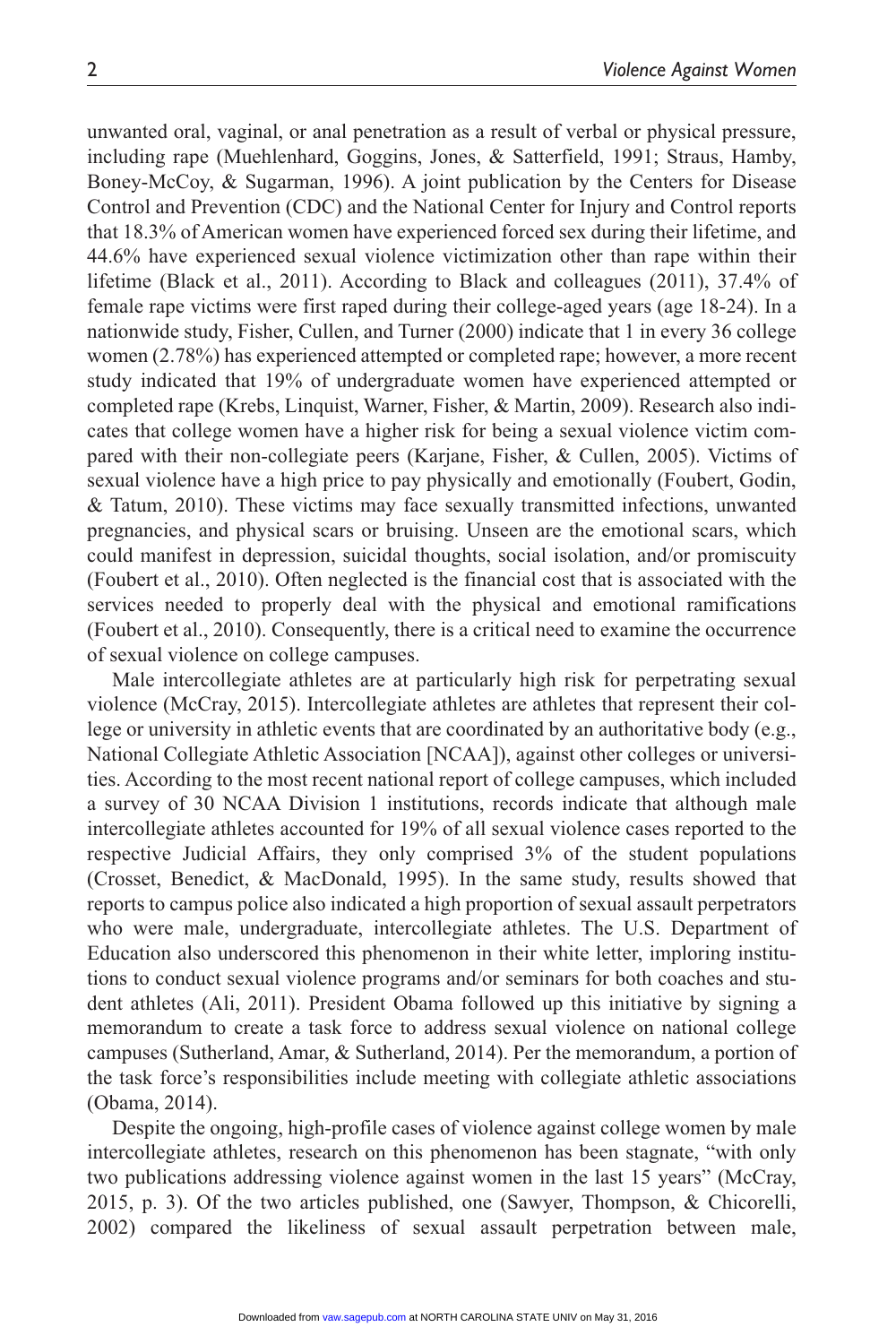intercollegiate athletes and non-athletes, and the other (Murnen & Kohlman, 2007) conducted a meta-analysis of behaviors and attitudes that support sexual aggression. McCray (2015), after completing a systematic review of literature from the past 22 years concerning sexual violence against women by student athletes, concluded that there is a need for more empirical data. This present study not only adds to the paucity of research on intercollegiate athletes, but also widens the scope to include recreational athletes.

Nationwide, the largest group of athletes at a college or university is recreational athletes (Lamont-Mills & Christensen, 2006). This study sought to widen the current scope of "athletes" to include those who play sports recreationally in college. Recreational athletes are operationally defined as students who compete in a group sport (e.g., flag football) or individual sport (e.g., wrestling) at a recreational level, either within the college setting or the local community. Consistent with prior research, we define *recreational level* to include students who train 1-4 times a week during their respective sport season, do not compete nationally or internationally, and are not members of any intercollegiate team (Stirling & Kerr, 2006). These students also could not be undergoing professional athletic training (Malinzak, Colby, Kirkendall, Yu, & Garrett, 2001). Although these athletes do not represent the university in competitions, many of the same elements that exist within the environment of a male intercollegiate team are present, to some degree, in the recreational athletic environment. These elements include, for example, a sense of competitiveness, regulated practice schedules, relative notoriety, and aggression. Moreover, members within the recreational athletic group include former high school intervarsity athletes, and athletes who compete intensely for local associations because the sport is not offered at their college, or the outside organizations are better staffed/equipped (e.g., martial arts, softball, hockey). Indeed, recreational athletes are exposed to risk factors for sexual violence similar to intercollegiate athletes and, thus, also may be at heightened risk for sexual violence perpetration.

# **Risk Factors**

Prior studies have identified attitudes toward women and rape myth acceptance, among others, as risk factors for perpetrating sexual violence among male, intercollegiate athletes (Kimble, Russo, Bergman, & Galindo, 2010). The current study sought to build on this prior work by assessing rape myth acceptance, attitudes toward women, and the occurrence of sexual coercion among intercollegiate and recreational male undergraduate athletes.

# **Rape Myth Acceptance**

The Theory of Planned Behavior posits that a positive or negative attitude toward a particular behavior will impact one's intention to participate in the behavior and, subsequently, actual engagement in that behavior (Glanz, Rimer, & Viswanath, 2008). The Theory of Planned Behavior has been used to explain a wide array of behaviors, including sexual violence. In this context, rape myth acceptance—the approval of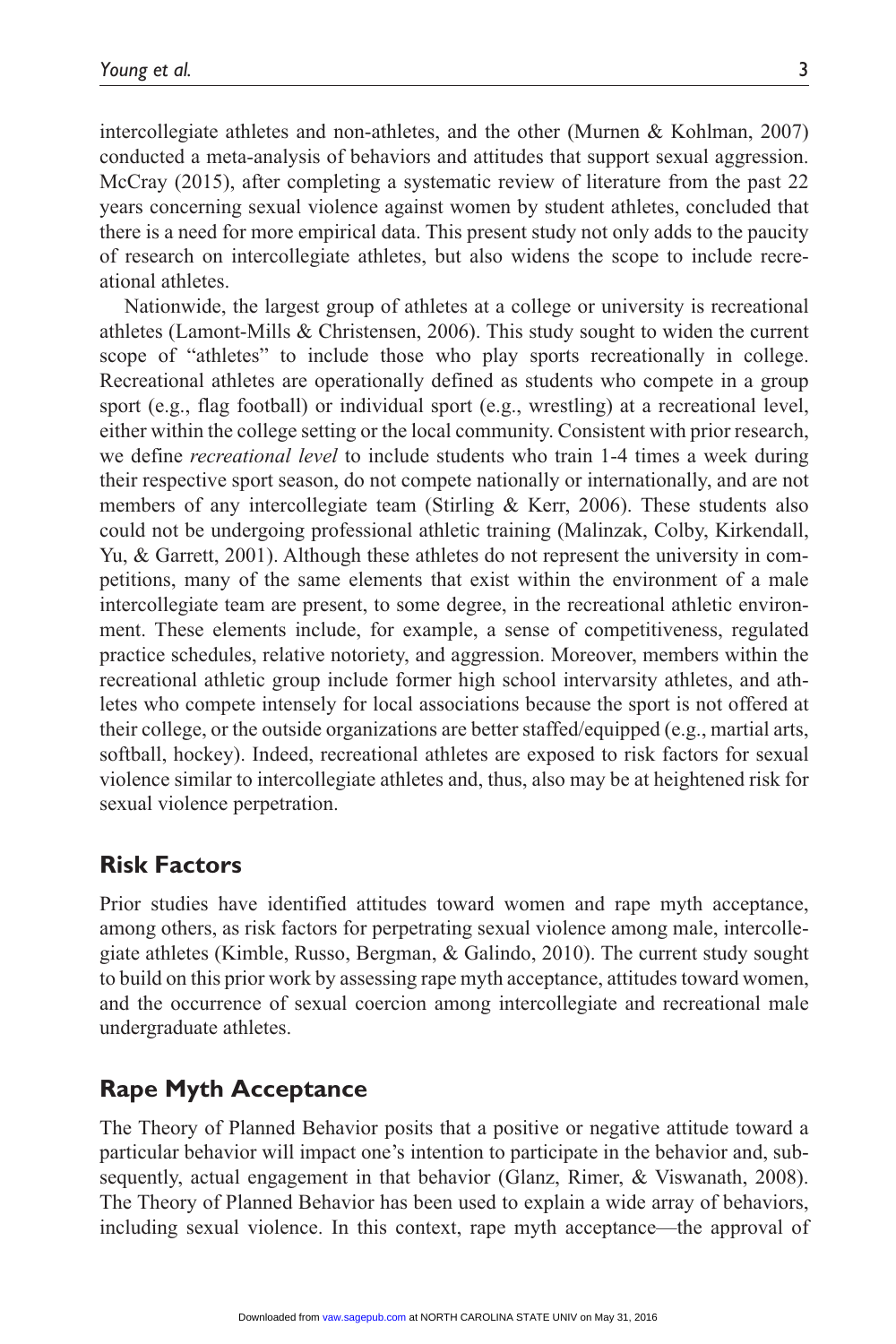"beliefs and situational definitions that excuse rape or define assaultive situations as something other than rape" (Boeringer, 1999, p. 82)—has been shown to be a behaviorally relevant attitude that should be targeted in an intervention. The concept of rape myth acceptance has been shown to not only reflect attitudes toward sexual violence, but also the propensity for committing sexual violence (Bohner, Siebler, & Schmelcher, 2006). Indeed, research indicates that male intercollegiate athletes are more accepting of rape myths than the average male college student (Boeringer, 1999; McMahon, 2011; Sawyer et al., 2002).

# **Attitudes Toward Women**

*Attitudes toward women* is another behaviorally relevant attitude in this context, as there is empirical evidence that adherence to traditional gender role beliefs is associated with male perpetration of sexual violence against women (Gage, 2008). According to Eaton and Matamala (2014), men and women are in a hierarchal relationship that favors men over women and characterizes masculinity as active and femininity as responsive to male sexual advances, thus potentially leading to one partner exerting sexual pressure on another. In addition, much of the criticism of the environment surrounding intercollegiate athletics relates to pervasive attitudes regarding male superiority and female inferiority. The culture within male-only sports is highly gender segregated, favoring anything masculine and devaluing anything considered feminine (Murnen & Kohlman, 2007). Research shows that male-favoring factors, such as hypermasculine discourse, contribute to sexual violence (Anderson, 2009; Parent, 2003). According to Adams, Anderson, and McCormack (2010), common athletic hypermasculine discourse includes war-like, misogynistic, and sexually violent analogies. These analogies, which include making reference to battles and calling a male athlete a woman's name when they perform poorly, lead to traditional gender role opinions of women over time (Gage, 2008). Thus, attitudes toward women is another important construct for understanding perpetration of sexual violence among male collegiate athletes.

# *Purpose of the Current Study*

The purpose of this study was to assess the prevalence of and associations between attitudes toward women, rape myth acceptance, and sexual coercion among athletes and non-athletes, and also within the athletic group (recreational vs. intercollegiate). We focus on sexual coercion, which includes the use of verbal and/or physical means to pressure or force an individual into engaging in unwanted sexual activity, rather than sexual violence *per se* for several reasons. First, the construct has not garnered as much attention as sexual violence in the research literature (Logan, Cole, & Shannon, 2007). Second, what research does exist suggests it is a high base rate behavior. For example, a study reported that one-third of sexually active college men use nonphysical tactics to pressure someone into sex (Lyndon, White, & Kadlec, 2007). Third, there has been even less research on verbal sexual coercion (DeGue,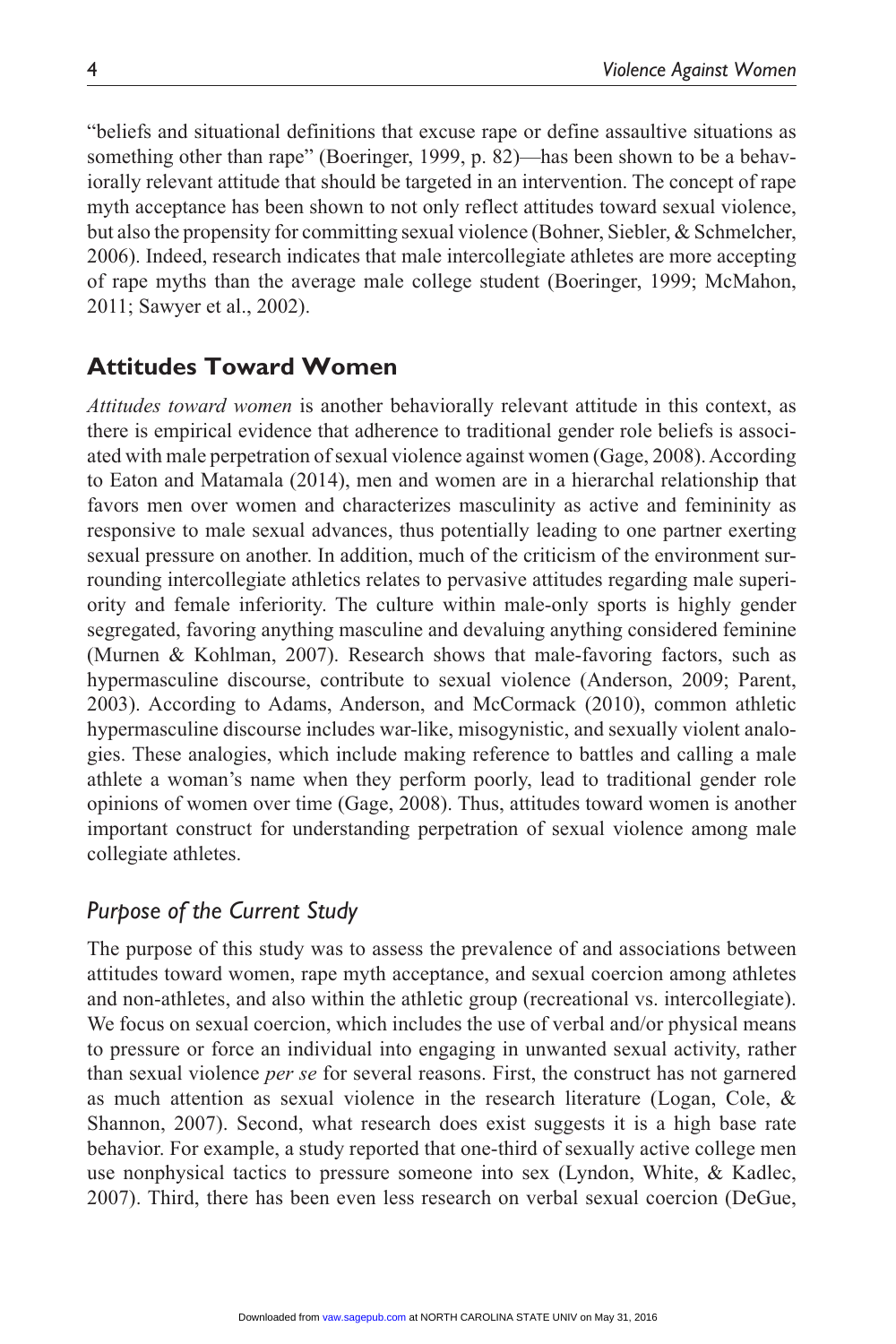DiLillo, & Scalora, 2010). Indeed, verbal sexual coercion can result in emotional and physical sequelae (DeGue et al., 2010). In addition, there is also evidence that both verbal and physical sexual coercion co-occur (Gidycz et al., 2007). Fourth, and finally, research suggests that men who solely commit verbal sexual coercion are at heightened risk of committing more severe forms of sexual violence in the future (e.g., physical force, use of weaponry) (DeGue et al., 2010), intimating that verbal sexual coercion is a gateway to physical sexual coercion. Thus, identifying and targeting those at risk for perpetrating verbal and physical sexual coercion can prevent escalation to violence.

We chose to study *current* athletes (whether recreational or intercollegiate) rather than students who *previously* participated in sports to build on existing literature, which has examined the effects of adolescent involvement in sports on college men (e.g., Forbes, Adams-Curtis, Pakalka, & White, 2006). Although prior research has largely focused on intercollegiate athletes, our study is unique in its inclusion of recreational athletes, some of whom may not participate in any form of sports until they enter college.

The study hypotheses were as follows:

**Hypothesis 1:** Male collegiate athletes (recreational and intercollegiate) will demonstrate less positive attitudes toward women (i.e., traditional gender role attitudes), greater acceptance of rape myths, and higher rates of sexual coercion (verbal and physical) than male non-athletic collegiate students.

**Hypothesis 2:** Male intercollegiate athletes will demonstrate less positive attitudes toward women, greater acceptance of rape myths, and higher rates of sexual coercion (verbal and physical) than male recreational athletes.

**Hypothesis 3:** Less positive attitudes toward women and greater acceptance of rape myths will be associated with higher prevalence of sexual coercion.

**Hypothesis 4:** The association between athletic status (athlete vs. non-athlete) and sexual coercion will no longer be significant after controlling for differences in attitudes toward women and rape myth acceptance.

## **Method**

## *Research Design*

This study used a cross-sectional research design to examine the association between athlete type and factors associated with sexual coercion, as well as sexual violence more generally. An online survey was conducted with male, undergraduate, collegiate students who were athletes (i.e., recreational and intercollegiate athletes) at the time of the study and a comparison group of male, undergraduate, non-athletic collegiate students (at the time of the study). The study was conducted at a public university within the southeastern United States. All study activities were approved by the university's Institutional Review Board (IRB). Each research participant provided electronic informed consent prior to beginning the survey.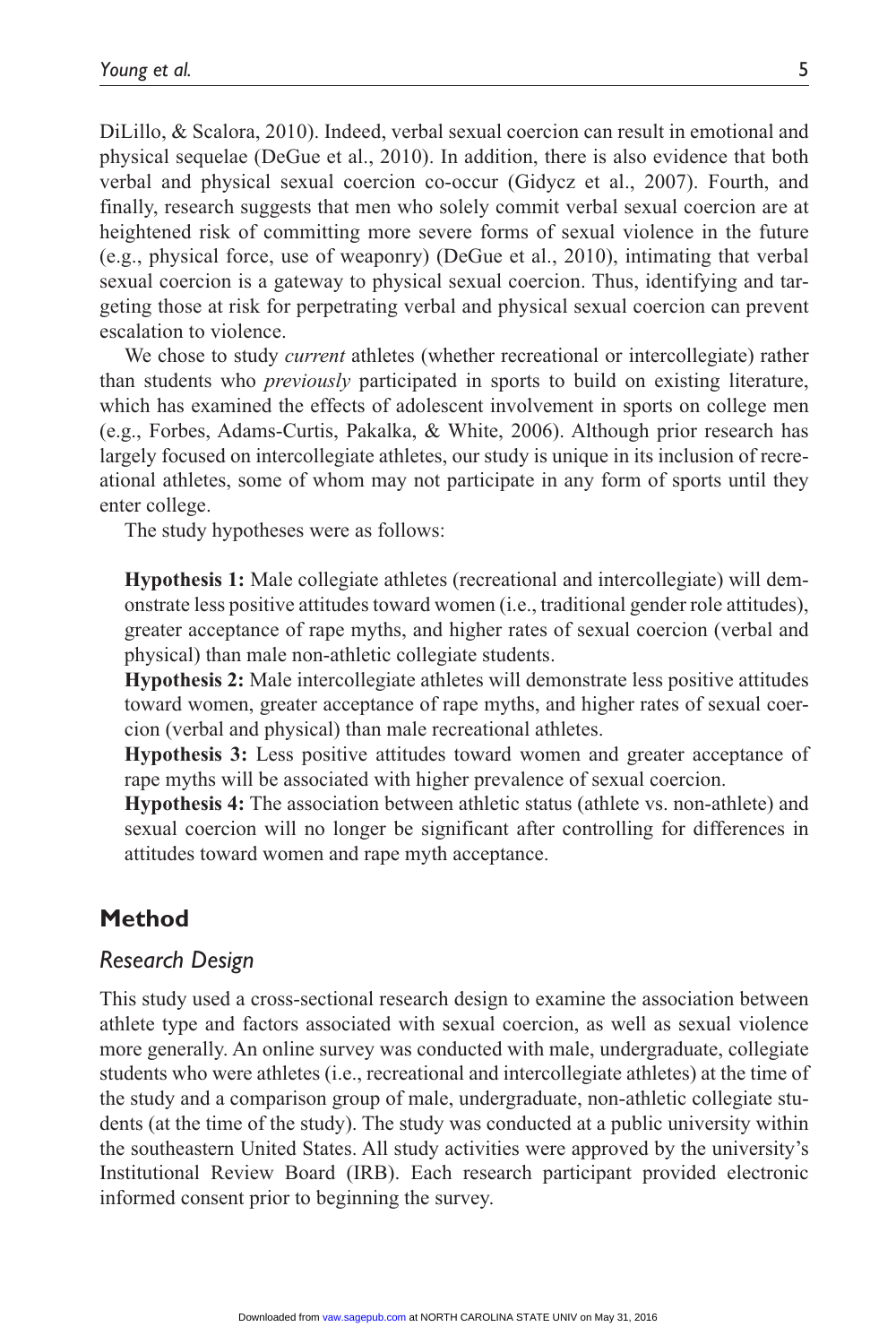### *Sample and Recruitment*

Male undergraduate students at a large, public, NCAA Division I university in the southeastern United States were recruited to participate in this study. Forbes and colleagues suggest that there is an association between violence against women and athletic participation at Division I schools, as these athletes generate more revenue and are typically segregated from the rest of the student body (e.g., dormitories), compared with smaller schools (e.g., Division II and III schools) where athletes are more integrated into the university community (Forbes et al., 2006). This association is supported by earlier studies (Crosset et al., 1995; Koss & Gaines, 1993).

Eligible participants were male, an undergraduate full-time student, and at least 18 years of age. Participants were recruited using multiple strategies: announcements made in undergraduate classes that contained athletes, announcements sent out in newsletters, flyers posted in prominent common areas, and emails sent to undergraduate male students via the registrar's office. All recruitment materials described the study as one focused on the attitudes and beliefs of male, undergraduate students, and not athletes, specifically. During the time of the study, the total eligible population (currently enrolled, male, undergraduate students) was 12,266, of which 276 were intercollegiate athletes. The registrar's office is unable to accurately declare total number of male, undergraduate recreational athletes at the time of the study.

### *Participants*

The required total sample size to test our study hypotheses was computed in GPower (using effect size of 0.19, alpha of 0.05, and power of 0.95) and found to be 363. At the end of the recruitment period, a total of 1,969 undergraduate men accessed and began the study; however, only 1,267 (257 athletes and 1,010 non-athletes) male, undergraduate students completed the questionnaire. Among the 257 self-identified athletes, 69 of the recreational athletes were over the age of 23. Due to our efforts to create a comparable sample of recreational to intercollegiate athletes, those over the age of 23 were removed because of the NCAA's "five year rule" (NCAA, 2014, p. 75), which restricts an intercollegiate athlete's eligibility to compete 5 years from their first collegiate semester (typically around the age of 23).

Independent samples *t* tests were conducted to test for possible confounding variables. Specifically, each demographic variable was compared between current athlete and non-athlete respondents; only age was found to differ significantly between the groups. As such, we matched current athletes to non-athlete respondents on age to create comparable groups for analysis. All demographic variables were compared again following this matching procedure; results showed no significant differences between the final sample of current athletes and non-athletes.

The final sample comprised 188 athletes (29 intercollegiate and 159 recreational) and 191 non-athletes (see Table 1). Most were Caucasian (55.6%, *n* = 211), identified themselves as preferring to have sex with women  $(87.6\%, n = 332)$ , and were not in a committed relationship (i.e., single) at the time of the study (55.4%, *n =* 210).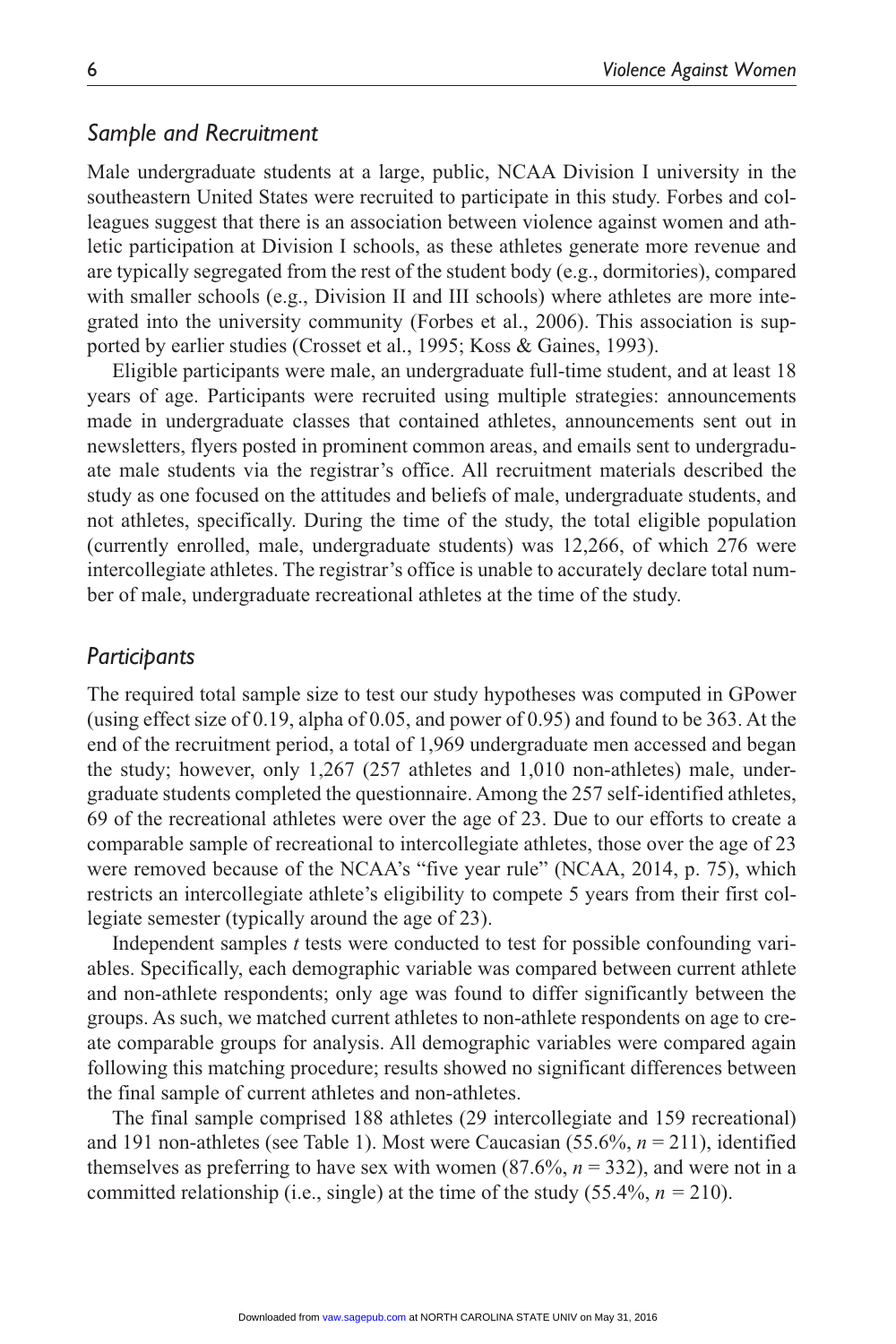| 78<br>166<br>$\frac{8}{3}$<br>œ<br>$\frac{4}{1}$<br>므<br>55<br>끄<br>$\circ$<br>23<br>$\sim$<br>27<br>52<br>z<br>$\overline{9}$<br>Ξ<br>$\overline{2}$<br>$\overline{\circ}$<br>$\overline{9}$<br>ᅙ<br>ò<br>M (SD) or %<br>21.03 (3.38)<br>12.8%<br>23.9%<br>28.7%<br>28.5%<br>0.6%<br>1.6%<br>52.7%<br>42.6%<br>4.8%<br>$-4.3\%$<br>$-4.3\%$<br>7%<br>74%<br>17.5%<br>0.0%<br>74%<br>91.0%<br>20.7%<br>75.0%<br>4.3%<br>ଚ୍ଚ<br>80<br>88<br>88<br>39<br>ᅕ<br>$\overline{4}$<br>88<br>$\overline{5}$<br>24<br>88<br>$\infty$<br>$\infty$<br>56<br>33<br>$\circ$<br>88<br>$\frac{4}{5}$<br>42<br>≌<br>z<br>$\overline{\mathbf{r}}$<br>₹<br>M (SD) or %<br>20.42 (0.21)<br>0.52%<br>6.56%<br>0.26%<br>55.6%<br>7.7%<br>IS.9%<br>12.4%<br>24.5%<br>28.7%<br>24.8%<br>81.0%<br>2.6%<br>6.4%<br>$1.1%$<br>2.1%<br>55.4%<br>41.7%<br>2.9%<br>87.6%<br>4.5%<br>4.5%<br>3.4%<br>6.4%<br>29<br>379<br>93<br>$\overline{6}$<br>रू २<br>$\infty$<br>379<br>210<br><b>158</b><br>$\equiv \frac{8}{2}$<br>$\frac{2}{2}$ $\frac{5}{2}$ $\frac{1}{2}$<br>$\tilde{=}$<br>379<br>62<br>307<br>$\overline{a}$<br>S)<br>$\sim$<br>47<br>55<br>379<br>$\frac{1}{2}$<br>z<br>iish Origin<br>Native<br>Native Hawaiian/Pacific Islander<br>African American/Black<br>Hispanic, Latino, or Span<br>American Indian/Alaskan<br>Academic classification<br>Member of a fraternity<br>Women and men<br>Caucasian/White<br>Single<br>In a relationship<br>Relationship status<br>Sexual preference<br>Not disclosed<br>Not disclosed<br>Not disclosed<br>Not disclosed<br>Second year<br>Characteristic<br>Race/ethnicity<br>Fourth year<br>Age (in years)<br>Third year<br>First year<br>Sixth year<br>Fifth year<br>Women<br>Men<br>Asian<br>Yes<br>$\frac{1}{2}$ |              |   | Overall |    | Athletes |    | Non-athletes                            | Bivariate           |
|----------------------------------------------------------------------------------------------------------------------------------------------------------------------------------------------------------------------------------------------------------------------------------------------------------------------------------------------------------------------------------------------------------------------------------------------------------------------------------------------------------------------------------------------------------------------------------------------------------------------------------------------------------------------------------------------------------------------------------------------------------------------------------------------------------------------------------------------------------------------------------------------------------------------------------------------------------------------------------------------------------------------------------------------------------------------------------------------------------------------------------------------------------------------------------------------------------------------------------------------------------------------------------------------------------------------------------------------------------------------------------------------------------------------------------------------------------------------------------------------------------------------------------------------------------------------------------------------------------------------------------------------------------------------------------------------------------------------------------------|--------------|---|---------|----|----------|----|-----------------------------------------|---------------------|
|                                                                                                                                                                                                                                                                                                                                                                                                                                                                                                                                                                                                                                                                                                                                                                                                                                                                                                                                                                                                                                                                                                                                                                                                                                                                                                                                                                                                                                                                                                                                                                                                                                                                                                                                        |              |   |         |    |          |    | M (SD) or %                             | comparison          |
|                                                                                                                                                                                                                                                                                                                                                                                                                                                                                                                                                                                                                                                                                                                                                                                                                                                                                                                                                                                                                                                                                                                                                                                                                                                                                                                                                                                                                                                                                                                                                                                                                                                                                                                                        |              |   |         |    |          |    | 20.99 (3.37)                            | $t = 0.092$         |
|                                                                                                                                                                                                                                                                                                                                                                                                                                                                                                                                                                                                                                                                                                                                                                                                                                                                                                                                                                                                                                                                                                                                                                                                                                                                                                                                                                                                                                                                                                                                                                                                                                                                                                                                        |              |   |         |    |          |    |                                         | $\chi^2 = 4.834$    |
|                                                                                                                                                                                                                                                                                                                                                                                                                                                                                                                                                                                                                                                                                                                                                                                                                                                                                                                                                                                                                                                                                                                                                                                                                                                                                                                                                                                                                                                                                                                                                                                                                                                                                                                                        |              |   |         |    |          |    | 12.0%                                   |                     |
|                                                                                                                                                                                                                                                                                                                                                                                                                                                                                                                                                                                                                                                                                                                                                                                                                                                                                                                                                                                                                                                                                                                                                                                                                                                                                                                                                                                                                                                                                                                                                                                                                                                                                                                                        |              |   |         |    |          |    |                                         |                     |
|                                                                                                                                                                                                                                                                                                                                                                                                                                                                                                                                                                                                                                                                                                                                                                                                                                                                                                                                                                                                                                                                                                                                                                                                                                                                                                                                                                                                                                                                                                                                                                                                                                                                                                                                        |              |   |         |    |          |    |                                         |                     |
|                                                                                                                                                                                                                                                                                                                                                                                                                                                                                                                                                                                                                                                                                                                                                                                                                                                                                                                                                                                                                                                                                                                                                                                                                                                                                                                                                                                                                                                                                                                                                                                                                                                                                                                                        |              |   |         |    |          |    |                                         |                     |
|                                                                                                                                                                                                                                                                                                                                                                                                                                                                                                                                                                                                                                                                                                                                                                                                                                                                                                                                                                                                                                                                                                                                                                                                                                                                                                                                                                                                                                                                                                                                                                                                                                                                                                                                        |              |   |         |    |          |    |                                         |                     |
|                                                                                                                                                                                                                                                                                                                                                                                                                                                                                                                                                                                                                                                                                                                                                                                                                                                                                                                                                                                                                                                                                                                                                                                                                                                                                                                                                                                                                                                                                                                                                                                                                                                                                                                                        |              |   |         |    |          |    | 25.1%<br>28.8%<br>27.2%<br>4.2%<br>0.5% |                     |
|                                                                                                                                                                                                                                                                                                                                                                                                                                                                                                                                                                                                                                                                                                                                                                                                                                                                                                                                                                                                                                                                                                                                                                                                                                                                                                                                                                                                                                                                                                                                                                                                                                                                                                                                        |              |   |         |    |          |    |                                         |                     |
|                                                                                                                                                                                                                                                                                                                                                                                                                                                                                                                                                                                                                                                                                                                                                                                                                                                                                                                                                                                                                                                                                                                                                                                                                                                                                                                                                                                                                                                                                                                                                                                                                                                                                                                                        |              |   |         |    |          |    |                                         | $\chi^2 = 5.142$    |
|                                                                                                                                                                                                                                                                                                                                                                                                                                                                                                                                                                                                                                                                                                                                                                                                                                                                                                                                                                                                                                                                                                                                                                                                                                                                                                                                                                                                                                                                                                                                                                                                                                                                                                                                        |              |   |         |    |          |    |                                         |                     |
|                                                                                                                                                                                                                                                                                                                                                                                                                                                                                                                                                                                                                                                                                                                                                                                                                                                                                                                                                                                                                                                                                                                                                                                                                                                                                                                                                                                                                                                                                                                                                                                                                                                                                                                                        |              |   |         |    |          |    | 58.1%<br>40.8%                          |                     |
|                                                                                                                                                                                                                                                                                                                                                                                                                                                                                                                                                                                                                                                                                                                                                                                                                                                                                                                                                                                                                                                                                                                                                                                                                                                                                                                                                                                                                                                                                                                                                                                                                                                                                                                                        |              |   |         |    |          |    | 1.0%                                    |                     |
|                                                                                                                                                                                                                                                                                                                                                                                                                                                                                                                                                                                                                                                                                                                                                                                                                                                                                                                                                                                                                                                                                                                                                                                                                                                                                                                                                                                                                                                                                                                                                                                                                                                                                                                                        |              |   |         |    |          |    |                                         | $\chi^2 = 10.355$ * |
|                                                                                                                                                                                                                                                                                                                                                                                                                                                                                                                                                                                                                                                                                                                                                                                                                                                                                                                                                                                                                                                                                                                                                                                                                                                                                                                                                                                                                                                                                                                                                                                                                                                                                                                                        |              |   |         |    |          |    |                                         |                     |
|                                                                                                                                                                                                                                                                                                                                                                                                                                                                                                                                                                                                                                                                                                                                                                                                                                                                                                                                                                                                                                                                                                                                                                                                                                                                                                                                                                                                                                                                                                                                                                                                                                                                                                                                        |              |   |         |    |          |    | 84.3%<br>7.9%                           |                     |
|                                                                                                                                                                                                                                                                                                                                                                                                                                                                                                                                                                                                                                                                                                                                                                                                                                                                                                                                                                                                                                                                                                                                                                                                                                                                                                                                                                                                                                                                                                                                                                                                                                                                                                                                        |              |   |         |    |          |    | 4.7%                                    |                     |
|                                                                                                                                                                                                                                                                                                                                                                                                                                                                                                                                                                                                                                                                                                                                                                                                                                                                                                                                                                                                                                                                                                                                                                                                                                                                                                                                                                                                                                                                                                                                                                                                                                                                                                                                        |              |   |         |    |          |    | 3.1%                                    |                     |
|                                                                                                                                                                                                                                                                                                                                                                                                                                                                                                                                                                                                                                                                                                                                                                                                                                                                                                                                                                                                                                                                                                                                                                                                                                                                                                                                                                                                                                                                                                                                                                                                                                                                                                                                        |              |   |         |    |          |    |                                         | $\chi^2 = 9.742***$ |
|                                                                                                                                                                                                                                                                                                                                                                                                                                                                                                                                                                                                                                                                                                                                                                                                                                                                                                                                                                                                                                                                                                                                                                                                                                                                                                                                                                                                                                                                                                                                                                                                                                                                                                                                        |              |   |         |    |          |    | $ 2.0\%$                                |                     |
|                                                                                                                                                                                                                                                                                                                                                                                                                                                                                                                                                                                                                                                                                                                                                                                                                                                                                                                                                                                                                                                                                                                                                                                                                                                                                                                                                                                                                                                                                                                                                                                                                                                                                                                                        |              |   |         |    |          |    | 86.9%                                   |                     |
|                                                                                                                                                                                                                                                                                                                                                                                                                                                                                                                                                                                                                                                                                                                                                                                                                                                                                                                                                                                                                                                                                                                                                                                                                                                                                                                                                                                                                                                                                                                                                                                                                                                                                                                                        |              |   |         |    |          |    | 1.0%                                    |                     |
|                                                                                                                                                                                                                                                                                                                                                                                                                                                                                                                                                                                                                                                                                                                                                                                                                                                                                                                                                                                                                                                                                                                                                                                                                                                                                                                                                                                                                                                                                                                                                                                                                                                                                                                                        |              |   |         |    |          |    |                                         | $\chi^2$ = 4.345    |
|                                                                                                                                                                                                                                                                                                                                                                                                                                                                                                                                                                                                                                                                                                                                                                                                                                                                                                                                                                                                                                                                                                                                                                                                                                                                                                                                                                                                                                                                                                                                                                                                                                                                                                                                        |              |   |         |    |          |    | 59.7%                                   |                     |
|                                                                                                                                                                                                                                                                                                                                                                                                                                                                                                                                                                                                                                                                                                                                                                                                                                                                                                                                                                                                                                                                                                                                                                                                                                                                                                                                                                                                                                                                                                                                                                                                                                                                                                                                        |              |   |         |    |          |    | 7.8%                                    |                     |
|                                                                                                                                                                                                                                                                                                                                                                                                                                                                                                                                                                                                                                                                                                                                                                                                                                                                                                                                                                                                                                                                                                                                                                                                                                                                                                                                                                                                                                                                                                                                                                                                                                                                                                                                        |              |   |         |    |          |    | 14.1%                                   |                     |
|                                                                                                                                                                                                                                                                                                                                                                                                                                                                                                                                                                                                                                                                                                                                                                                                                                                                                                                                                                                                                                                                                                                                                                                                                                                                                                                                                                                                                                                                                                                                                                                                                                                                                                                                        |              |   |         |    |          |    | 0.5%                                    |                     |
|                                                                                                                                                                                                                                                                                                                                                                                                                                                                                                                                                                                                                                                                                                                                                                                                                                                                                                                                                                                                                                                                                                                                                                                                                                                                                                                                                                                                                                                                                                                                                                                                                                                                                                                                        |              |   |         |    |          |    | 0.5%                                    |                     |
|                                                                                                                                                                                                                                                                                                                                                                                                                                                                                                                                                                                                                                                                                                                                                                                                                                                                                                                                                                                                                                                                                                                                                                                                                                                                                                                                                                                                                                                                                                                                                                                                                                                                                                                                        |              |   |         |    |          |    | 5.7%                                    |                     |
|                                                                                                                                                                                                                                                                                                                                                                                                                                                                                                                                                                                                                                                                                                                                                                                                                                                                                                                                                                                                                                                                                                                                                                                                                                                                                                                                                                                                                                                                                                                                                                                                                                                                                                                                        | Multi-racial | 淸 | 3.4%    | Z, | 4.4%     | 24 | 12.6%                                   |                     |

Table 1. Participant Characteristics Overall and by Athletic Status. **Table 1.** Participant Characteristics Overall and by Athletic Status.

Note. Comparisons were conducted between athletes and non-athletes.<br>\*p < .05. \*\*p < .01. *Note.* Comparisons were conducted between athletes and non-athletes. \**p* < .05. \*\**p* < .01.

7

Downloaded from [vaw.sagepub.com](http://vaw.sagepub.com/) at NORTH CAROLINA STATE UNIV on May 31, 2016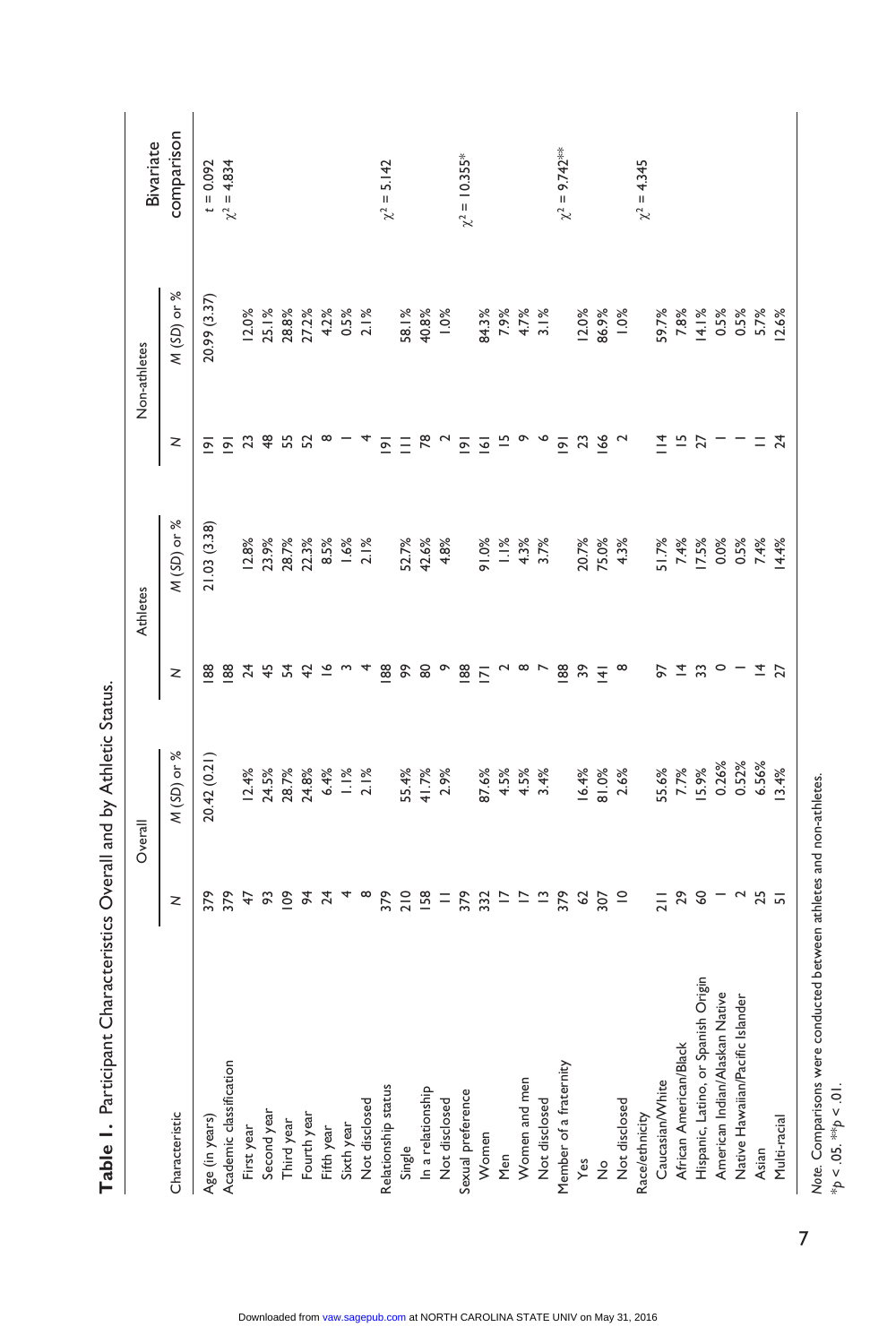### *Measures*

The online survey was comprised of four scales: the Attitudes Toward Women Scale (Spence, Helmreich, & Stapp, 1973), the Illinois Rape Myth Acceptance Short Form (Payne, Lonsway, & Fitzgerald, 1999), Sexual Coercion subscale of the Revised Conflict Tactics Scale (Straus et al., 1996), and the Marlowe-Crowne Social Desirability Scale (Reynolds, 1982). We describe these scales in more detail below.

The 15-item short version of the *Attitudes Toward Women Scale* was used to assess attitudes toward women, and specifically, to assess adherence to traditional gender role views (Spence et al., 1973). Participants responded to each item on a 4-point scale ( $1 =$ *strongly agree* to 4 = *strongly disagree*), and ratings were summed to create a total score. Higher scores correspond with attitudes of profemininity and unrestricted attitudes toward women, while lower scores correspond with pro-masculine views and traditional views of women. Question 8 ("It is ridiculous for a woman to run a locomotive and for a man to darn socks") was omitted as it was not thought to be relevant to modern male college students. With this item removed, internal consistency was still good ( $\alpha$  = .81).

The 20-item version of the *Illinois Rape Myth Acceptance Scale* was used to measure rape myth acceptance. Participants responded to each item on a 7-point scale  $(1 =$ *totally disagree*, 7 = *totally agree*). Item-level responses were summed to create a total score; higher scores indicate higher levels of rape myth acceptance. Internal consistency was good ( $\alpha = .87$ ).

The *Sexual Coercion subscale* of the *Revised Conflict Tactics Scale* (Straus et al., 1996) includes 7 items that query perpetration of sexual coercive behaviors in romantic relationships and has been used in many studies of college students (Hines, 2007; Straus, 2004; Straus et al., 1996). Items measure frequency of physical or verbal sexual coercion (*never, once, twice, 3-5 times, 6-10 times, 11-20 times*, and *more than 20 times*, not in the past year but it did happen before). Item responses can be used to calculate lifetime and past year prevalence of sexual coercion, as well as chronicity and severity of sexually coercive behaviors. The data were coded according to the instrument's scoring manual (Straus, 2004). Following these guidelines, the items were scored to create a dichotomous variable indicating lifetime prevalence (i.e., "ever prevalence"). This is the recommended approach over analysis of the ordinal scale categories, or calculation of a mean, which is often skewed because 70-90% of participants within a non-clinical study will typically indicate that they have never coerced someone into having sex (Straus, 2004). Internal consistency was good ( $\alpha$  = .81).

A social desirability scale was embedded in our online survey to minimize selfreporting bias. Specifically, we used the 13-item short form version C of the *Marlowe-Crowne Social Desirability Scale* (Reynolds, 1982). Internal consistency was acceptable ( $α = .67$ ).

The online survey concluded with demographic questions querying age, sexual preference (*I like to sleep with women; I like to sleep with men; I like to sleep with men and women; prefer not to disclose*), fraternity membership (*yes*/*no*), relationship status (*single; in a relationship; prefer not to disclose*), and academic classification (*first year; second year; third year; fourth year; fifth year; sixth year; prefer not to disclose*).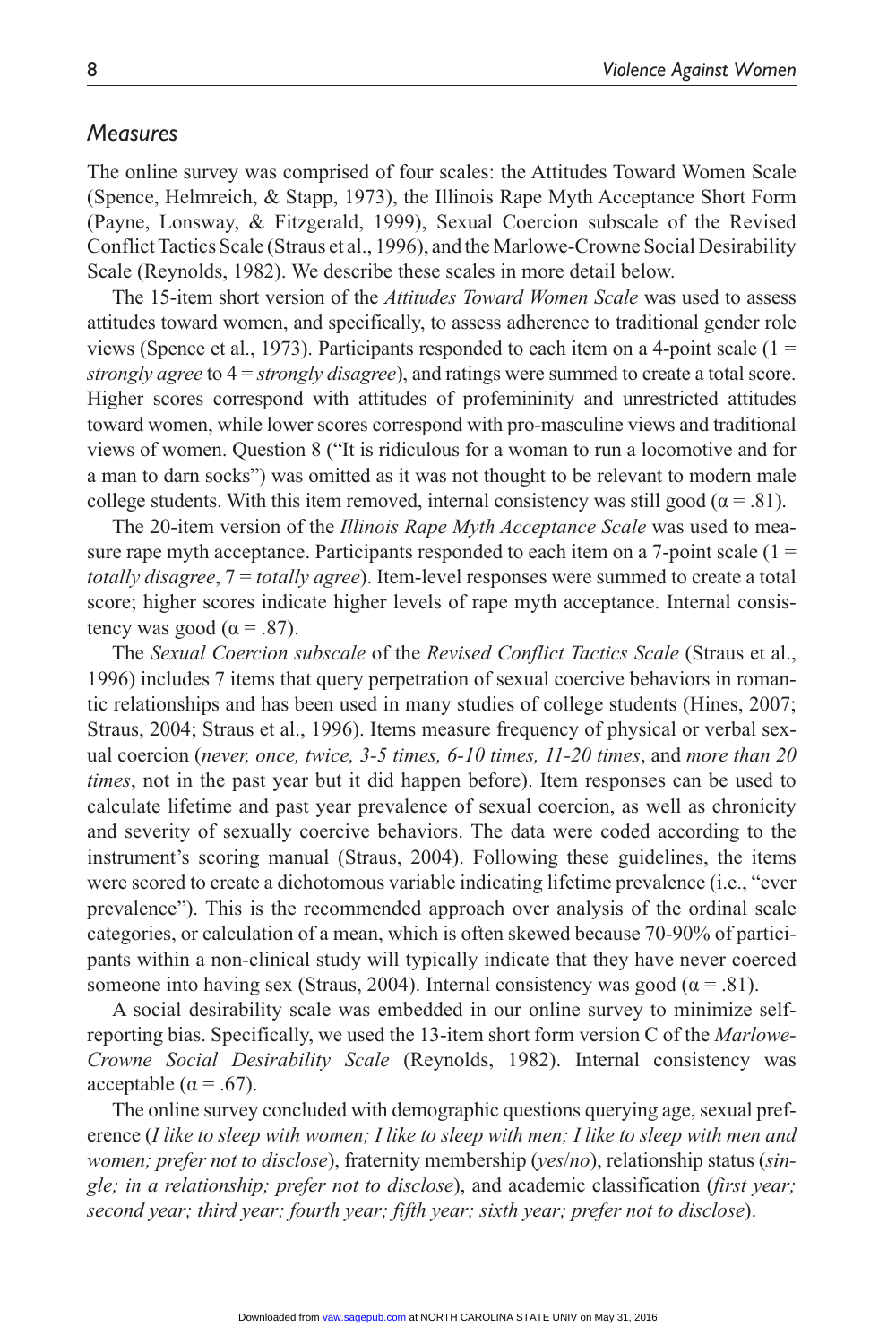## *Procedures*

A web-based survey was created using Qualtrics computer software and distributed to potential volunteers via email. Participants were required to read the informed consent prior to completing the survey. After each participant completed the online survey, he was instructed to click on an active hyperlink that directed him to a separate secure site to enter his school email address. This email address was entered into a drawing for a monetary reward. We specifically used these email addresses to verify student status, prevent possible duplications in study responses, and to notify the winners of the drawings.

## *Data Analysis*

To test our first hypothesis, analyses of covariance (ANCOVA) were conducted to compare attitudes toward women and rape myth acceptance between athletes and nonathletes, and a binary logistic regression was used to compare the prevalence of sexual coercion and to calculate the relative risk of sexual coercion between athletes and nonathletes. To test our second hypothesis, we repeated these analyses using type of athlete (intercollegiate vs. recreational) as the grouping variable. To test our third hypothesis, we computed partial correlations to examine the relationship between gender role beliefs, rape myth acceptance, and sexual coercion. Finally, to test our fourth hypothesis, we conducted a binary logistic regression to estimate and compare the strength of association between group membership (athlete vs. non-athlete) and sexual coercion (as the dependent variable), with Attitudes Toward Women Scale and Illinois Rape Myth Acceptance Scale total scores as covariates. This enabled us to determine whether differences in attitudes toward women and rape myth acceptance may account for the relationship between group membership and sexual coercion, if any. The Marlowe-Crowne social desirability scale score and participant characteristics (age, academic classification, relationship status, sexual preference, fraternity association, and race/ethnicity) were included as covariates in all analyses.

# **Results**

### *Attitudes and Beliefs*

The first ANCOVA model was significant,  $F(1, 375) = 32.75$ ,  $p < .001$ , indicating that athletes report more traditional gender role attitudes ( $M = 24.27$ ,  $SD = 5.60$ ) than non-athletes ( $M = 27.94$ ,  $SD = 6.53$ ). Results from a second ANCOVA indicated that athletes had higher rape myth acceptance scores ( $M = 47.76$ ,  $SD = 11.40$ ) compared with non-athletes (*M* = 43.17, *SD* = 9.59), *F*(1, 375) *=* 16.71, *p* < .001. In contrast, ANCOVAs showed no significant differences in attitudes toward women or rape myth acceptance between the intercollegiate and recreational athletes ( $p = .192$  and  $p = .991$ , respectively).

## *Sexual Coercion*

Overall, 46.0% of participants (*n* = 173)—54.3% of athletes (*n* = 101) and 37.9% of non-athletes (*n* = 72)—reported perpetrating some form of sexual coercion. Binary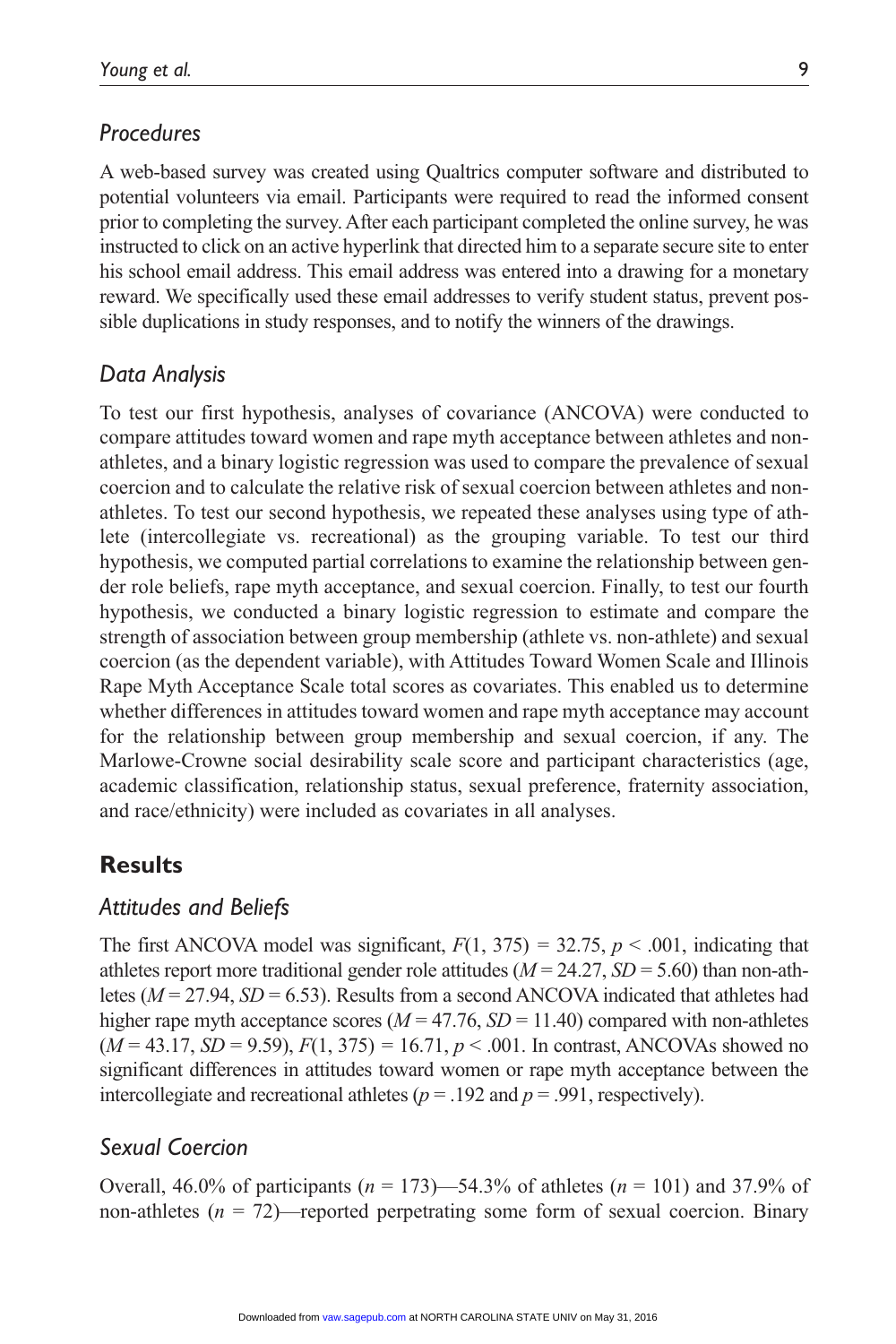|                                                                                                                | Overall |      | Athletes |      | Non-athletes   |      |                        |
|----------------------------------------------------------------------------------------------------------------|---------|------|----------|------|----------------|------|------------------------|
|                                                                                                                | N       | %    | N        | %    | N              | %    | Comparison<br>$\chi^2$ |
| Any sexual coercion                                                                                            | 173     | 46.0 | 0        | 54.3 | 72             | 37.9 | $10.18***$             |
| I made my partner have sex<br>without a condom (no force) <sup>a</sup>                                         | 109     | 29.1 | 74       | 39.8 | 35             | 18.5 | 20.56***               |
| I used force (like hitting,<br>holding down, or using a<br>weapon) to make my partner<br>have oral or anal sex | 17      | 4.5  | 16       | 8.6  | I              | 0.5  | 14.20***               |
| I used force (like hitting,<br>holding down, or using a<br>weapon) to make my partner<br>have sex              | 20      | 5.3  | 18       | 9.7  | $\overline{2}$ | IJ   | $13.90***$             |
| I insisted on sex when my<br>partner did not want to (but<br>did not use physical force)                       | Ш       | 29.5 | 60       | 32.3 | 51             | 26.8 | 1.33                   |
| I used threats to make my<br>partner have oral or anal sex                                                     | 19      | 5.1  | 18       | 9.7  | ı              | 0.5  | $16.41***$             |
| I insisted my partner have oral<br>or anal sex (but did not use<br>physical force)                             | 101     | 26.9 | 58       | 31.2 | 43             | 22.6 | 3.50                   |
| I used threats to make my<br>partner have sex                                                                  | 18      | 4.8  | 18       | 9.7  | 0              | 0.0  | $19.31***$             |

**Table 2.** Prevalence of Lifetime Perpetration of Sexual Coercion.

*Note.* Overall  $N = 379$  (188 athletes and 191 non-athletes). % are valid percentage of positive responses. Inconsistences across cells reflect missing data. Comparisons were conducted between athletes and non-athletes.

a The original item reads "I made my partner have sex without a condom." The addition of "(no force)" was used to ensure clarity and consistency in interpretation by the study participants. \**p* < .05. \*\**p* < .01. \*\*\**p* < .001.

logistic regression showed that participant group (athlete vs. non-athlete) predicted sexual coercion,  $\chi^2(12, 373) = 32.01$ ,  $p < .001$ . The odds ratio was 1.77 (95% confidence interval  $\text{[CI]} = [1.12, 2.79]$ , indicating that athletes were 1.77 times, or 77%, more likely to report engaging in sexual coercion compared with non-athletes. We used chi-square tests to determine whether or not there were significant differences in each individual sexual coercion subscale item between athletes and non-athletes. Results showed that athletes were more likely than non-athletes to report engaging in 5 out of 7 sexually coercive behaviors (see Table 2). These 5 items represent more severe forms of sexual coercion, as they involve force and threats of harm (see Table 2). In contrast, the 2 items that were not significantly different between athletes and non-athletes reflect less severe verbal forms of sexual coercion (e.g., "insisted" as opposed to "threatened"). A second binary logistic regression comparing lifetime prevalence of sexual coercion between intercollegiate and recreational athletes was not significant, *p* = .10.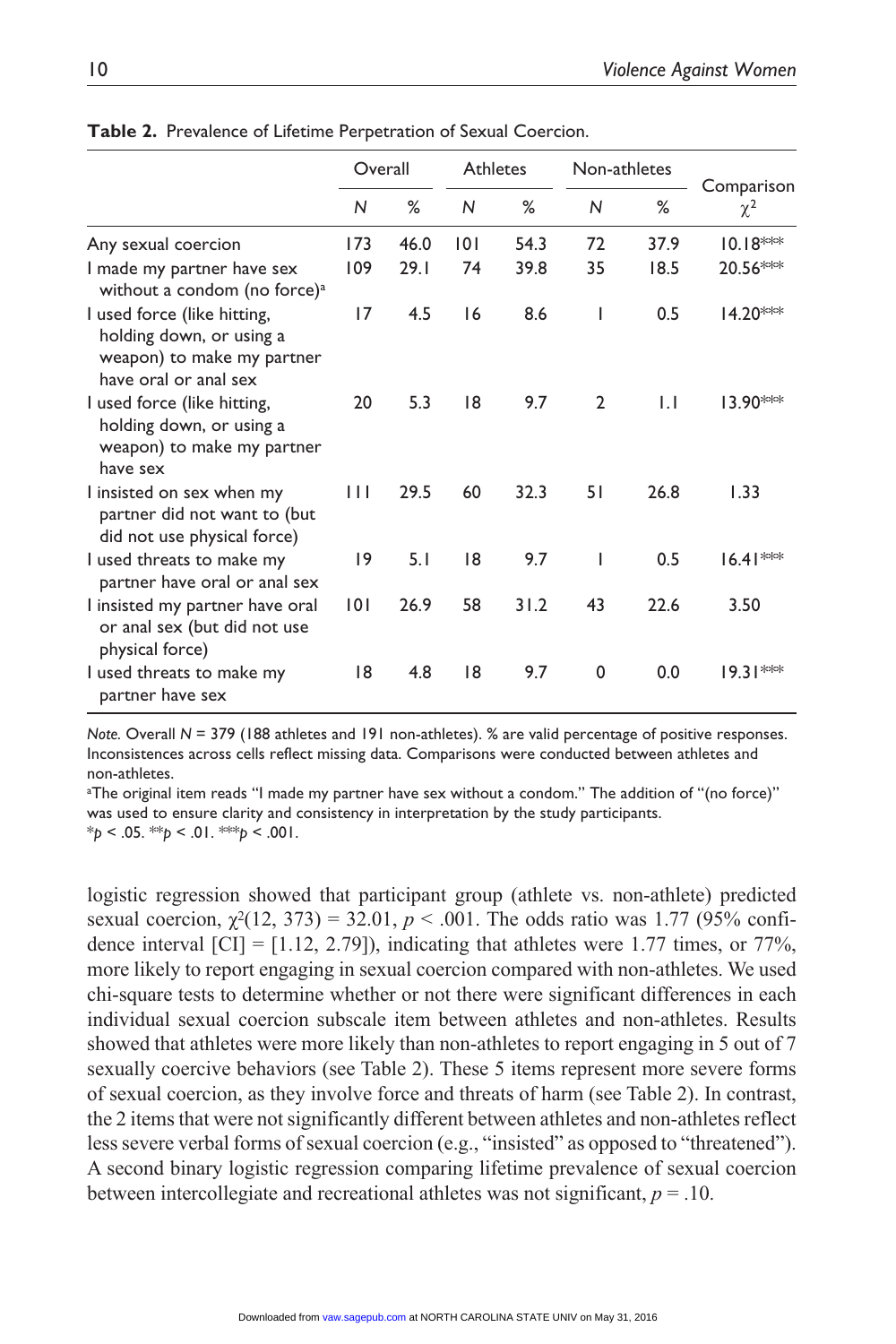## *Associations Between Attitudes, Beliefs, and Sexual Coercion*

Partial correlations showed significant associations of gender role beliefs and rape myth acceptance with sexual coercion that were small to moderate in size. Specifically, controlling for participant characteristics, the likelihood of sexual coercion increased as rape myth acceptance increased  $(r_p = .21, p < .001)$  and attitudes toward women reflected more traditional gender role beliefs ( $r_p = -.17$ ,  $p < .05$ ). Partial correlations also revealed a strong association between rape myth acceptance and attitudes toward women  $(r_p = -.47, p < .001)$ .

## *Attitudes and Beliefs as Covariates*

The final analyses explored whether differences in attitudes toward women and rape myth acceptance account for the observed relationship between athletic status (athlete vs. non-athlete) and sexual coercion. The type of athlete variable was excluded from the analyses due to the lack of significant differences reported above. The binary logistic regression of athletic status predicting sexual coercion, with attitudes toward women and rape myth acceptance included as covariates, was significant,  $\chi^2(14, 370)$  $= 46.70, p \le 0.001$ . Including attitudes toward women and rape myth acceptance eliminated the significant association between group membership and sexual coercion (from  $\beta = .57$ , *SE* = 0.23, *p* < .05 to  $\beta = .40$ , *SE* = 0.24, *p* = .10). These results indicate that the effect of athletic status on likelihood of sexual coercion may be attributable to group differences in attitudes toward women and rape myth acceptance (see Figure 1).

# **Discussion**

This study assessed rape myth acceptance, attitudes toward women, and sexual coercion among male, undergraduate, intercollegiate and recreational athletes and nonathletes. Consistent with the study hypotheses, our results indicate that male athletes had more traditional views of gender roles and had a higher affinity for rape myth acceptance than non-athletes. Our results also showed that student athletes engage in higher rates of sexual coercion than non-athletes. These findings are partly attributable to the masculine ideologies surrounding the structure of athletics (Gage, 2008). Rape myth acceptance and poor attitudes toward women have been identified in prior research as risk factors for sexual violence (Gage, 2008; Kimble et al., 2010) and, thus, are important targets for intervention. Indeed, results of our final set of analyses showed that the association between participant group (athlete, non-athlete) and prevalence of sexual coercion was accounted for, at least statistically, by differences in rape myth acceptance and attitudes toward women. When the risk factors were compared between types of athletes (intercollegiate vs. recreational), we found no significant difference. This finding could be due to similarities in athletic environment. Future research should explore the degree of hypermasculinity in male recreational sports. This study also found no significant differences in the prevalence of self-reported sexual coercion between intercollegiate and recreational athletes.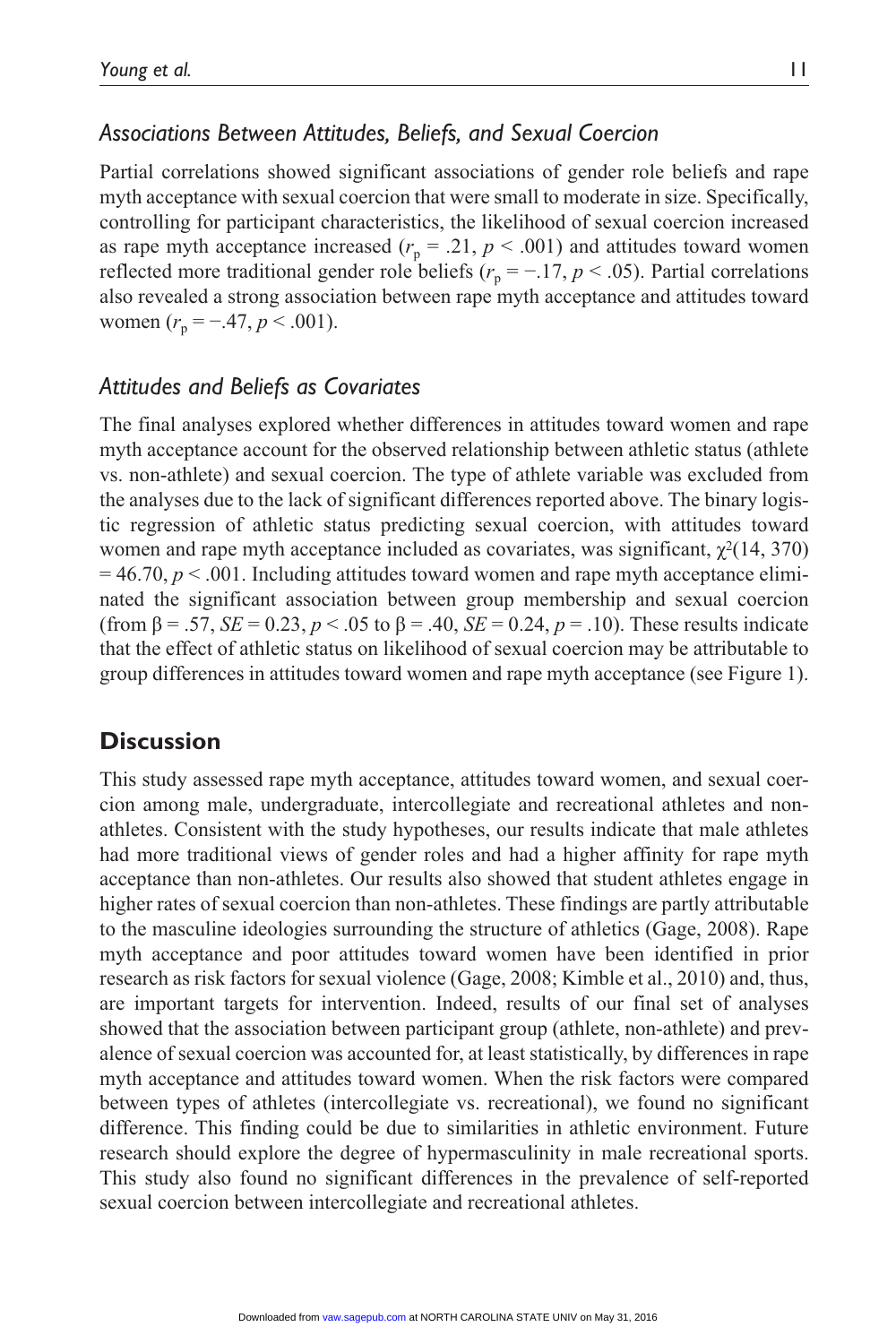



*Note*. Values are unstandardized regression coefficients. Solid lines indicate direct associations. Athletic Status = athlete versus non-athlete. Analyses were conducted controlling for participant age, academic class, relationship status, sexual preference, fraternity association, race/ethnicity, and the Marlowe-Crowne social desirability scale score.

\**p* < .05. \*\**p* < .01. \*\*\**p* < .001.

Taken together, our findings suggest the need for sexual coercion prevention strategies targeting student intercollegiate and recreational athletes. However, the relatively high rates of sexual coercion that we found in this study among both athletes (more than half) and non-athletes (more than one third) indicate the need for sexual coercion prevention programs on college campuses more generally, which supports previous literature (Struckman-Johnson, Struckman-Johnson, & Anderson, 2003). Indeed, the two sexual coercion items that did not differ significantly between athletes and nonathletes, namely "I insisted on sex when my partner did not want to but did not use physical force" and "I insisted my partner have oral or anal sex but did not use physical force" had the highest rates of endorsement.

### *Limitations*

In addition to a number of strengths, including the relatively large, matched sample of male collegiate athletes and non-athletes, as well as our use of well-validated scales, the study also had several limitations. First, although our original intent was to recruit from multiple universities, we only sampled students at one university. Various scandals, hazing incidents, and other unfortunate events occurred at potential study sites during the recruitment period. These series of events at various universities, coupled with the universities' protective nature over intercollegiate athletes (Lockhart, 2009), restricted us from obtaining a wider geographic sample. Second, to reduce potential bias attributable to social desirability, the study was advertised as one that sought to query beliefs and attitudes among all male, undergraduate students, and not athletes, specifically. In addition, a social desirability scale was built into the questionnaire and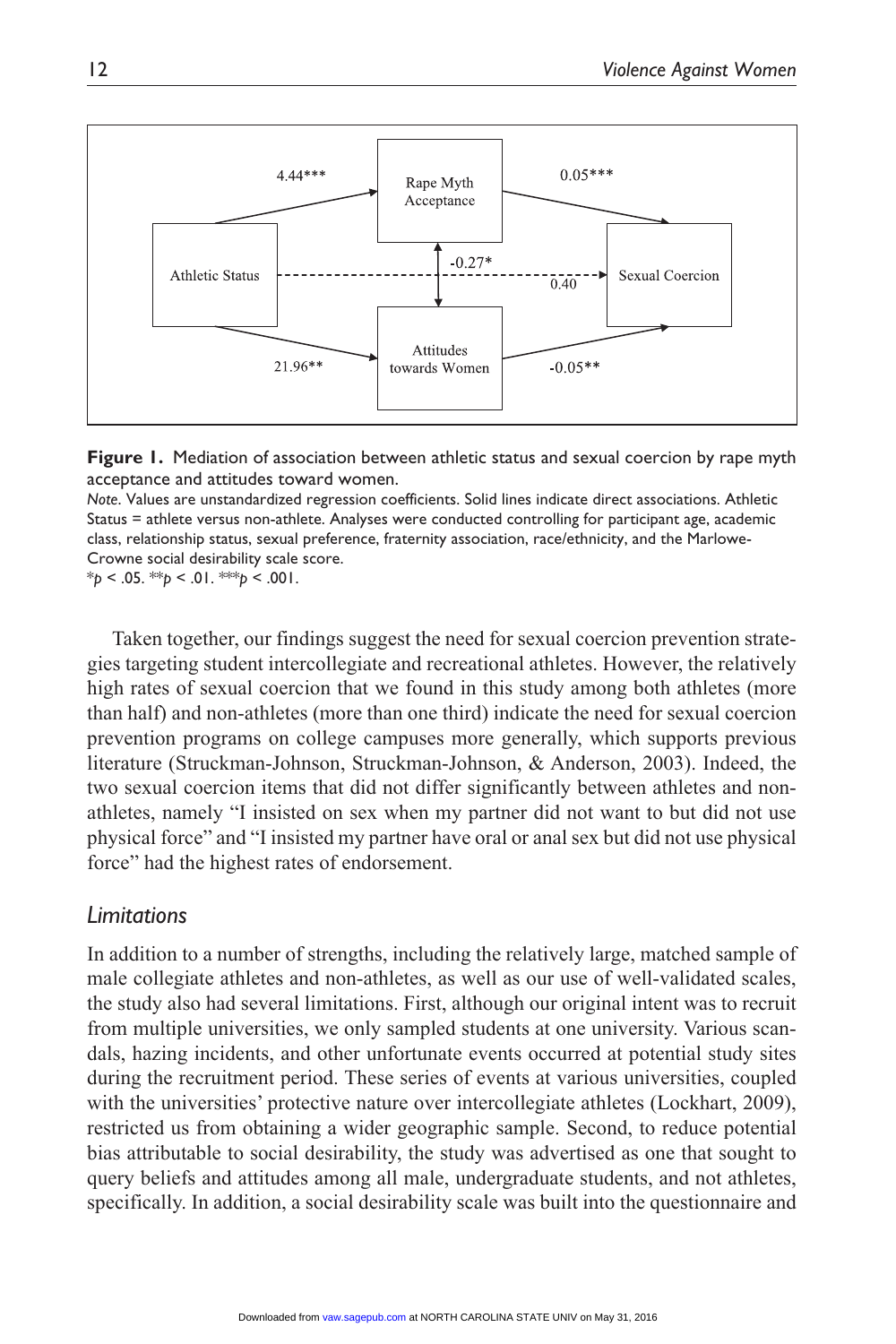used as a covariate in all analyses. However, it is nonetheless possible that the recent attention paid to collegiate sexual assaults may have affected participant responses. Third, potential participants self-selected and, as a result, the sample was not random. Fourth, the Sexual Coercion Subscale of the Revised Conflict Tactics Scale measures behaviors occurring within romantic relationships and perpetrated against a "partner." Consequently, participants may not have reported sexually coercive behaviors perpetrated in other contexts (e.g., against strangers, flings, or one night stands). In addition, we calculated lifetime prevalence and, thus, some of the sexually coercive acts could have been perpetrated prior to matriculation into college. However, prior perpetration of sexual violence is a key predictor of future sexual assaults (Edwards & Vogel, 2015); therefore, this information is still meaningful. Fifth, the number of intercollegiate athletes was small ( $n = 29$  out of a total population of 276), relative to the number of recreational athletes  $(n = 159)$ ; thus, conclusions regarding differences (or the lack thereof) between the two types of athletes are preliminary. Last, although we used the NCAA *5-year rule* to determine the eligibility criteria of age, students may serve in the military or compete professionally prior to becoming an intercollegiate athlete. As such, some intercollegiate athletes may be older than the age of 23. The university records indicate that none of the intercollegiate athletes, at the time of the study, had competed professionally and only four out of 276 (1.45%) had served in the military

prior to enrollment. That said, these four veteran athletes could have been under the age of 23 at the time of the study and, therefore, eligible to participate.

## *Conclusion and Future Research Directions*

This study expands on the extant research in several ways. Past studies have examined associations between rape myth acceptance and sexual violence and have used that association to identify populations at high risk for sexual violence (e.g., fraternity men, athletes of revenue generating sports). In addition, a study explored rape attitudes and sexual experiences of intramural (i.e., recreational) athletes and non-athletes (Carr & VanDeusen, 2004); however, this is the first study to our knowledge that has queried sexual coercion and potential risk factors among male intercollegiate *and* recreational athletes. In addition, prior work has not assessed and compared the prevalence of sexual coercion between athletes and non-athletes by type of athlete. Finally, prior research has primarily focused on rape myth acceptance among intercollegiate athletes; our study also examined attitudes toward women and tested these variables as covariates that may account for the association between athletic status and sexual coercion.

Future studies should assess athletic identity in addition to rape myth acceptance and attitudes toward women as risk factors for sexual coercion in recreational athletes and intercollegiate athletes at other universities, as well as community colleges. Inclusion of recreational athletes is essential as this group represents the largest number of male undergraduate sport participants, but is studied infrequently (Lamont-Mills & Christensen, 2006). Moreover, some community college athletes compete recreationally and some hope to transfer to a 4-year institution. Longitudinal studies should assess the initial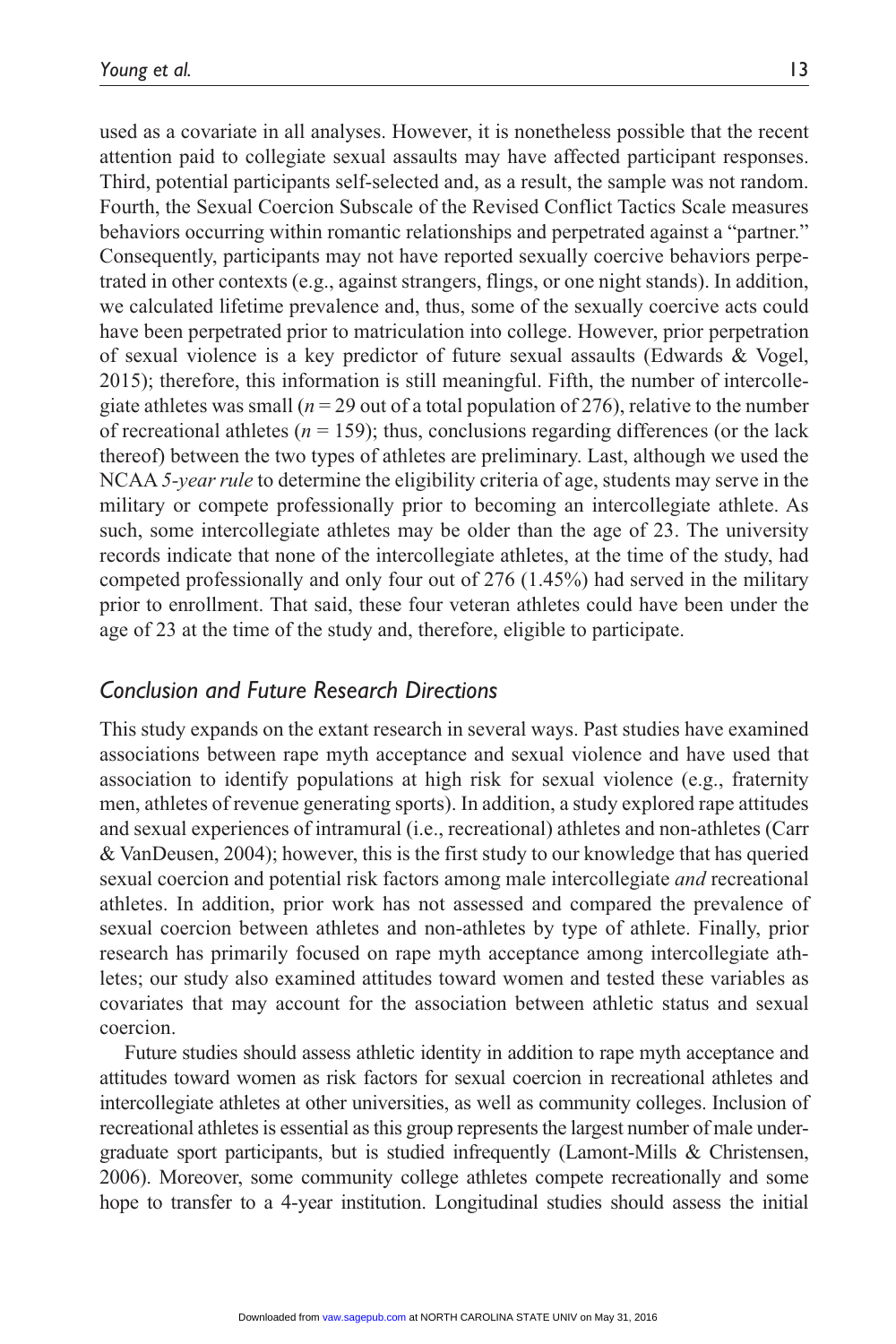beliefs and attitudes among community college athletes and then compare the attitudes among the same athletes who transfer to a 4-year institution and compete in athletics. Studies of this nature could speak to the potential impact that the culture of intercollegiate athletics at 4-year institutions has on athletes.

In conclusion, reducing sexual coercion on collegiate campuses is contingent, at least in part, upon the development and implementation of prevention programs that address risk factors for sexual coercion, including rape myth acceptance and attitudes toward women, among athletes and other high-risk populations. Participation of head coaches of men's athletic sports teams in these programs would increase the program's effectiveness (Ali, 2011), as coaches have an impact on masculine socialization (Steinfeldt et al., 2011). Should these coaches hold high-risk attitudes and beliefs, they could be (explicitly or implicitly) communicated to their athletes. Continuing this line of research may lead to the development and implementation of more effective prevention measures and, hopefully, the reduction in sexual coercion and sexual violence committed by male intercollegiate and recreational athletes on college campuses.

### **Acknowledgments**

The authors would like to acknowledge Dr. Jason Beckstead for his contribution to the research project.

#### **Declaration of Conflicting Interests**

The author(s) declared no potential conflicts of interest with respect to the research, authorship, and/or publication of this article.

#### **Funding**

The author(s) disclosed receipt of the following financial support for the research, authorship, and/or publication of this article: This research was supported by internal funding received from the University of South Florida's College of Public Health and the Department of Community and Family Health.

#### **References**

- Adams, A., Anderson, E., & McCormack, M. (2010). Establishing and challenging masculinity: The influence of gendered discourses in organized sport. *Journal of Language and Social Psychology*, *29*, 278-300. doi:10.1177/0261927X10368833
- Ali, R. (2011). *Dear colleague letter: Sexual violence*. Retrieved from [www.whitehouse.gov/](www.whitehouse.gov/sites/default/files/dear_colleague_sexual_violence.pdf) [sites/default/files/dear\\_colleague\\_sexual\\_violence.pdf](www.whitehouse.gov/sites/default/files/dear_colleague_sexual_violence.pdf)
- Anderson, E. (2009). The maintenance of masculinity among the stakeholders of sport. *Sport Management Review*, *12*, 3-14. doi:10.1016/j.smr.2008.09.003
- Black, M., Basile, K., Breiding, M., Smith, S., Walters, M., Merrick, M., et al. (2011). *National intimate partner and sexual violence survey: 2010 summary report*. Retrieved from [http://](http://www.cdc.gov/violenceprevention/pdf/nisvs_report2010-a.pdf) [www.cdc.gov/violenceprevention/pdf/nisvs\\_report2010-a.pdf](http://www.cdc.gov/violenceprevention/pdf/nisvs_report2010-a.pdf)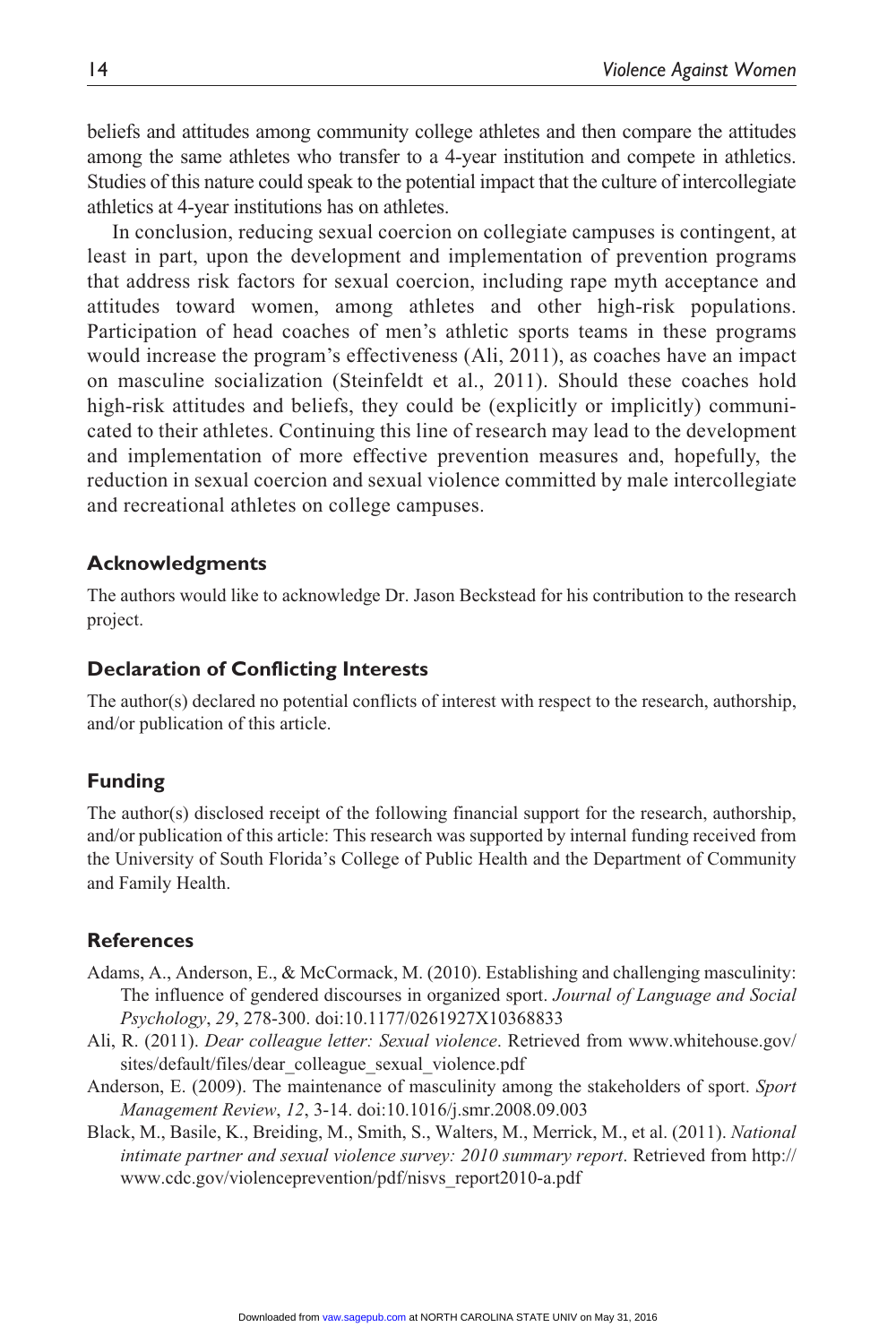- Boeringer, S. B. (1999). Associations of rape-supportive attitudes with fraternal and athletic participation. *Violence Against Women*, *5*, 81-90. doi:10.1177/10778019922181167
- Bohner, G., Siebler, F., & Schmelcher, J. (2006). Social norms and the likelihood of raping: Perceived rape myth acceptance of others affects men's rape proclivity. *Personality and Social Psychology Bulletin*, *32*, 286-297. doi:10.1177/0146167205280912
- Carr, J., & VanDeusen, K. (2004). Risk factors for male sexual aggression on college campuses. *Journal of Family Violence*, *19*, 279-289. doi:10.1023/B:JOFV.0000042078.55308.4d
- Crosset, T., Benedict, J., & MacDonald, M. (1995). Male student athletes reported for sexual assault: A survey of campus police departments and judicial affairs offices. *Journal of Sport & Social Issues*, *19*, 126-140. doi:10.1177/019372395019002002
- DeGue, S., DiLillo, D., & Scalora, M. (2010). Are all perpetrators alike? Comparing risk factors for sexual coercion. *Sexual Abuse: A Journal of Research and Treatment*, *22*, 402-406. doi:10.1177/1079063210372140
- Eaton, A., & Matamala, A. (2014). The relationship between heteronormative beliefs and verbal sexual coercion in college students. *Archives of Sexual Behavior*, *43*, 1443-1457. doi:10.1007/s10508-014-0284-4
- Edwards, S., & Vogel, D. (2015). Young men's likelihood ratings to be sexually aggressive as a function of norms and perceived sexual interest. *Psychology of Men & Masculinity*, *16*, 88-96. doi:10.1037/a0035439
- Fisher, B., Cullen, F., & Turner, M. (2000). *The sexual victimization of college women* (Publication No. NCJ 182369). Washington, DC: U.S. Department of Justice, National Institute of Justice. Retrieved from<https://www.ncjrs.gov/pdffiles1/nij/182369.pdf>
- Forbes, G., Adams-Curtis, L., Pakalka, A., & White, K. (2006). Dating aggression, sexual coercion, and aggression-supporting attitudes among college men as a function of participation in aggressive high school sports. *Violence Against Women*, *12*, 441. doi:10.1177/1077801206288126
- Foubert, J., Godin, E., & Tatum, J. (2010). In their own words: Sophomore college men describe attitude and behavior changes resulting from rape prevention program 2 years after their participation. *Journal of Interpersonal Violence*, *25*, 2237-2257. doi:10.1177/0886260509354881
- Gage, E. (2008). Gender attitudes and sexual behaviors: Comparing center and marginal athletes and non-athletes in a collegiate setting. *Violence Against Women*, *14*, 1014-1032. doi:10.1177/1077801208321987
- Gidycz, C. A., Warkentin, J. B., & Orchowski, L. M. (2007). Predictors of perpetration of verbal, physical, and sexual violence: A prospective analysis of college men. *Psychology of Men & Masculinity*, *8*, 79-94. doi:10.1037/1524-9220.8.2.79
- Glanz, K., Rimer, B., & Viswanath, K. (2008). *Health behavior and health education: Theory, research, and practice*. San Francisco, CA: Jossey-Bass.
- Hines, D. (2007). Predictors of sexual coercion against women and men: A multilevel, multinational study of university students. *Archives of Sexual Behavior*, *36*, 403-422. doi:10.1007/ s10508-006-9141-4
- Jewkes, R., Sen, P., & Garcia-Moreno, C. (2002). Sexual violence. In E. Krug, L. Dahlberg, J. Mercy, A. Zwi, & R. Lozano (Eds.), *World report on violence and health* (pp. 213-239). Geneva, Switzerland: World Health Organization.
- Karjane, H., Fisher, B., & Cullen, F. (2005). *Sexual assault on campus: What colleges and universities are doing about it*. Retrieved from [https://www.ncjrs.gov/pdffiles1/](https://www.ncjrs.gov/pdffiles1/nij/205521.pdf) [nij/205521.pdf](https://www.ncjrs.gov/pdffiles1/nij/205521.pdf)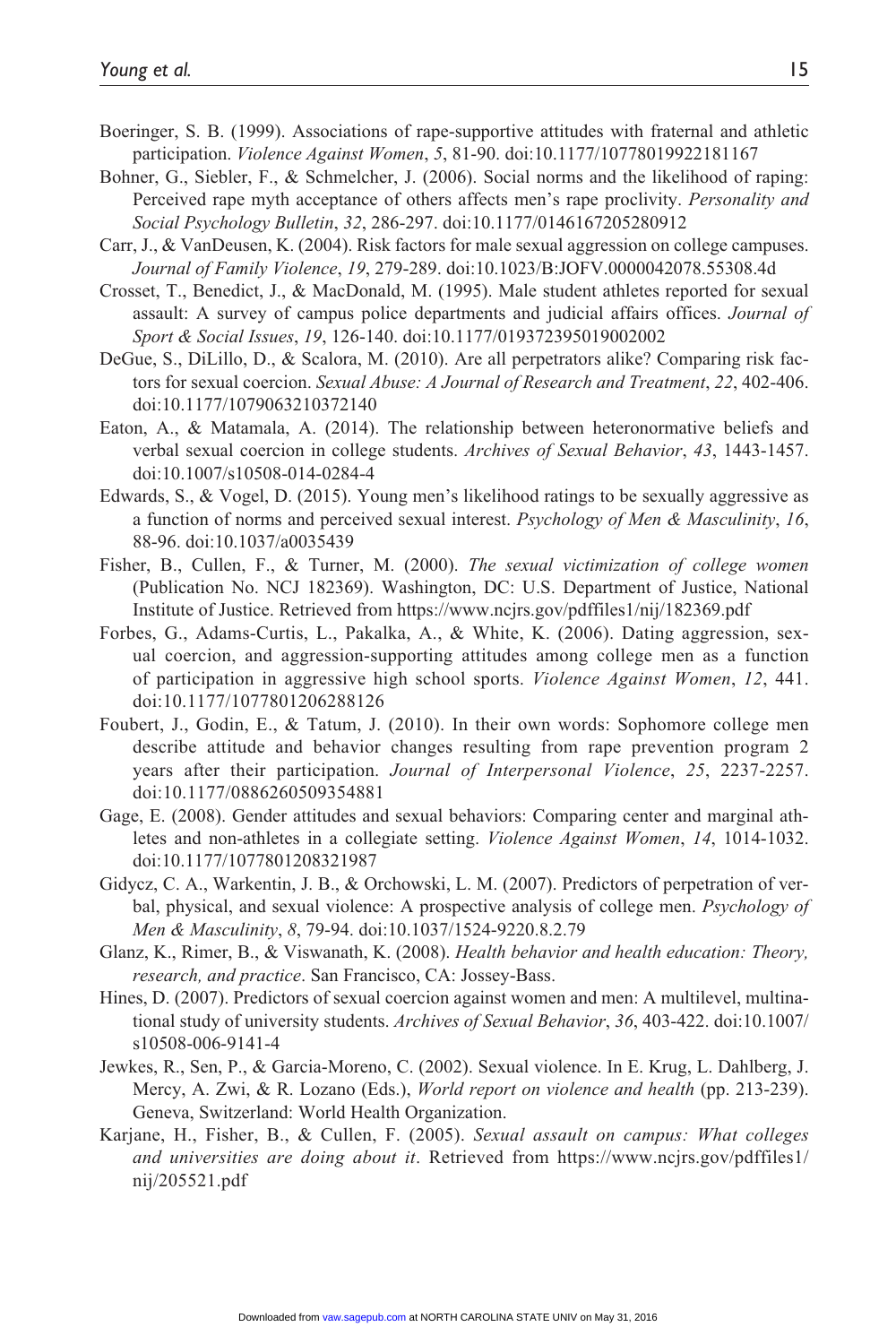- Kimble, N., Russo, S., Bergman, B., & Galindo, V. (2010). Revealing an empirical understanding of aggression and violent behavior in athletics. *Aggression and Violent Behavior*, *15*, 446-462. doi:10.1016/j.avb.2010.08.001
- Koss, M. P., & Gaines, J. A. (1993). The prediction of sexual aggression by alcohol use, athletic participation and fraternity affiliation. *Journal of Interpersonal Violence*, *8*, 94-108. doi:10.1177/088626093008001007
- Krebs, C. P., Linquist, C. H., Warner, T. D., Fisher, B. S., & Martin, S. L. (2009). College women's experiences with physically forced, alcohol- or other drug-enabled, and drugfacilitated sexual assault before and since entering college. *Journal of American College Health*, *57*, 639-647. doi:10.3200/JACH.57.6.639-649
- Lamont-Mills, S., & Christensen, A. (2006). Athletic identity and its relationship to sport participation levels. *Journal of Science and Medicine in Sport*, *9*, 472-478. doi:10.1016/j. jsams.2006.04.004
- Lockhart, T. (2009). The NCAA should adopt a uniform student-athlete discipline policy. *UCLA Entertainment Law Review*. Retrieved from [http://www.lexisnexis.com.ezproxy.](http://www.lexisnexis.com.ezproxy.hsc.usf.edu/hottopics/lnacademic/) [hsc.usf.edu/hottopics/lnacademic/?](http://www.lexisnexis.com.ezproxy.hsc.usf.edu/hottopics/lnacademic/)
- Logan, T., Cole, J., & Shannon, L. (2007). A mixed-methods examination of sexual coercion and degradation among women in violent relationships who do and do not report forced sex. *Violence and Victims*, *2*(1), 71-94. doi:10.1891/vv-v22i1a005
- Lyndon, A. E., White, J. W., & Kadlec, K. M. (2007). Manipulation and force as sexual coercion tactics: Conceptual and empirical differences. *Aggressive Behavior*, *33*, 291-303. doi:10.1002/ab.20200
- Malinzak, R., Colby, S., Kirkendall, D., Yu, B., & Garrett, W. (2001). A comparison of knee joint motion patterns between men and women in selected athletic tasks. *Clinical Biomechanics*, *16*, 438-445. doi:10.1016/S0268-0033(01)00019-5
- McCray, K. (2015). Intercollegiate athletes and sexual violence: A review of literature and recommendations for future study. *Trauma, Violence, & Abuse*, *16*, 438-443. doi:10.1177/1524838014537907
- McMahon, S. (2011). Rape myth beliefs and bystander attitudes among incoming college students. *Journal of American College Health*, *59*, 3-11. doi:10.1080/07448481.2010.483715
- Muehlenhard, C., Goggins, M., Jones, J., & Satterfield, A. (1991). Sexual violence and coercion in close relationships. In K. McKinnet & S. Sprecher (Eds.), *Sexuality in close relationships* (pp. 155-175). Hillside, NJ: Lawrence Erlbaum.
- Murnen, S. K., & Kohlman, M. H. (2007). Athletic participation, fraternity membership, and sexual aggression among college men: A meta-analytic review. *Sex Roles*, *57*, 145-157. doi:10.1007/s11199-007-9225-1
- National Collegiate Athletic Association. (2014). *NCAA 2014-2015 NCAA division 1 manual: Constitution, operating bylaws, and administrative bylaws*. Retrieved from [http://www.](http://www.ncaapublications.com/p-4355-2014-2015-ncaa-division-i-manual-august-version.aspx) [ncaapublications.com/p-4355-2014-2015-ncaa-division-i-manual-august-version.aspx](http://www.ncaapublications.com/p-4355-2014-2015-ncaa-division-i-manual-august-version.aspx)
- Obama, B. (2014). *Memorandum—Establishing a White House task force to protect students from sexual assault* [Press release]. Retrieved from [http://www.whitehouse.gov/the-press](http://www.whitehouse.gov/the-press-office/2014/01/22/memorandum-establishing-white-house-task-force-protect-students-sexual-a)[office/2014/01/22/memorandum-establishing-white-house-task-force-protect-students](http://www.whitehouse.gov/the-press-office/2014/01/22/memorandum-establishing-white-house-task-force-protect-students-sexual-a)[sexual-a](http://www.whitehouse.gov/the-press-office/2014/01/22/memorandum-establishing-white-house-task-force-protect-students-sexual-a)
- Parent, C. (2003). Personal fouls: How sexual assault by football players is exposing universities to title IX liability. *Fordham Intellectual Property, Media & Entertainment Law Journal*, *13*, 617-652. Retrieved from<http://ir.lawnet.fordham.edu/iplj/vol13/iss2/6/>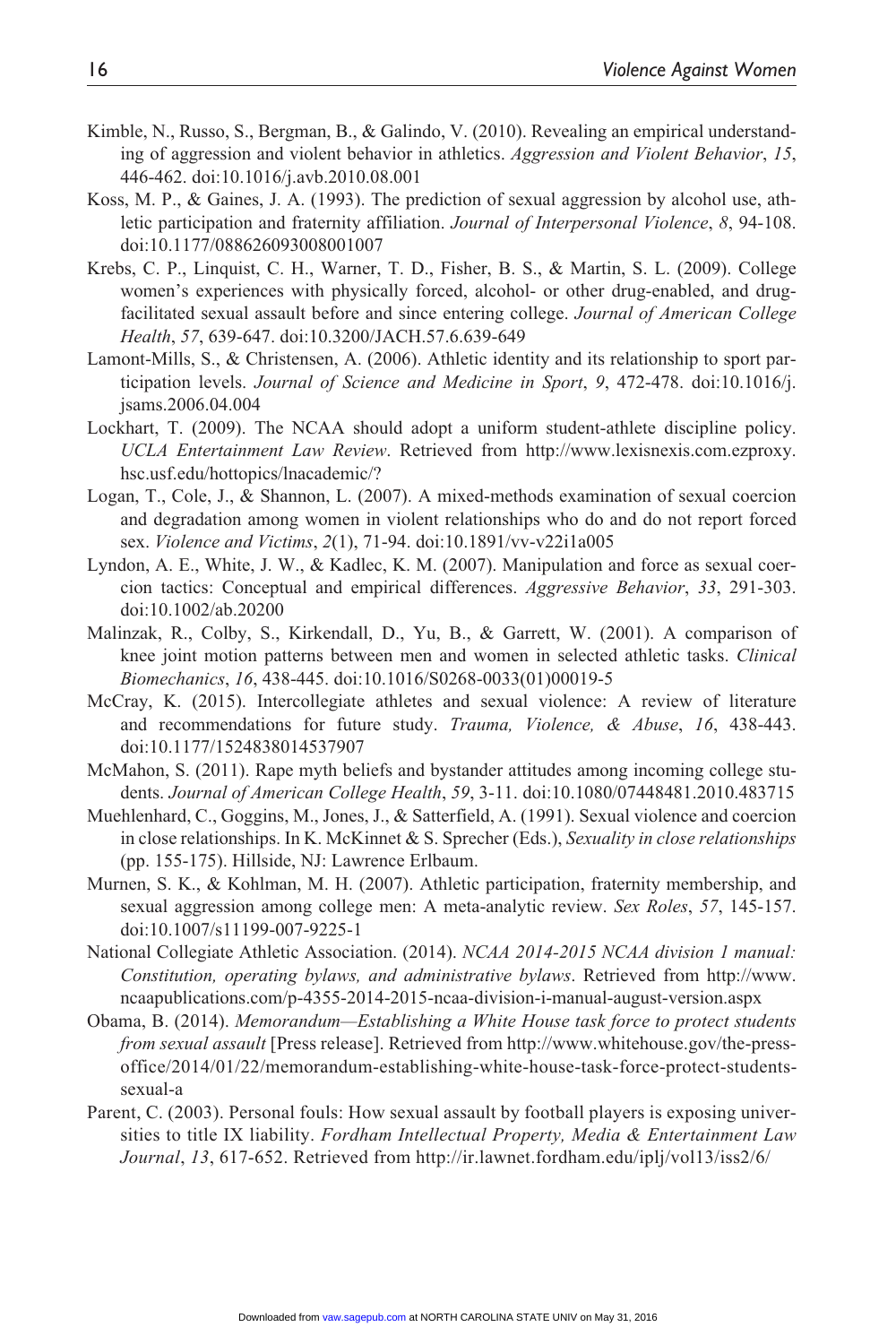- Payne, D., Lonsway, K., & Fitzgerald, L. (1999). Rape myth acceptance: Exploration of its structure and its measurement using the Illinois Rape Myth Acceptance Scale. *Journal of Research in Personality*, *33*, 27-68. doi:10.1006/jrpe.1998.2238
- Reynolds, W. M. (1982). Development of reliable and valid short forms of the Marlowe-Crowne Social Desirability Scale. *Journal of Clinical Psychology*, *38*, 119-125.
- Sawyer, R., Thompson, E., & Chicorelli, A. (2002). Rape myth acceptance among intercollegiate student athletes: A preliminary examination. *American Journal of Health Studies*, *18*(1), 19-25. Retrieved from<http://www.va-ajhs.com/18-1/index.aspx>
- Spence, J. T., Helmreich, R., & Stapp, J. (1973). A short version of the Attitudes Toward Women Scale (AWS). *Bulletin of the Psychonomic Society*, *2*, 219-220. Retrieved from <http://psycnet.apa.org/index.cfm?fa=search.displayRecord&UID=1974-10152-001>
- Steinfeldt, J. A., Foltz, B. D., Mungro, J., Speight, Q. L., Wong, Y. J., & Blumberg, J. (2011). Masculinity socialization in sports: Influence of college football coaches. *Psychology of Men & Masculinity*, *12*, 247-259. doi:10.1037/a0020170
- Stirling, A., & Kerr, G. (2006). Perfectionism and mood states among recreational and elite athletes. *Online Journal of Sport Psychology*, *8*(4), 13-27. Retrieved from [http://www.ath](http://www.athleticinsight.com/Vol8Iss4/Perfectionism.htm)[leticinsight.com/Vol8Iss4/Perfectionism.htm](http://www.athleticinsight.com/Vol8Iss4/Perfectionism.htm)
- Straus, M. (2004). Cross-cultural reliability and validity of the Revised Conflict Tactics Scales: A study of university student dating couples in 17 nations. *Cross-Cultural Research*, *38*, 407-432. doi:10.1177/1069397104269543
- Straus, M., Hamby, S., Boney-McCoy, S., & Sugarman, D. (1996). The Revised Conflict Tactics Scales (CTS2): Development and preliminary psychometric data. *Journal of Family Issues*, *17*, 283-316. Retrieved from <http://pubpages.unh.edu/~mas2/CTS15.pdf>
- Struckman-Johnson, C., Struckman-Johnson, D., & Anderson, P. B. (2003). Tactics of sexual coercion: When men and women won't take no for an answer. *Journal of Sex Research*, *40*, 76-86. doi:10.1080/00224490309552168
- Sutherland, J., Amar, A., & Sutherland, M. (2014). Victimization and perpetration of sexual violence in college-aged men and women. *Journal of Forensic Nursing*, *10*, 153-159. doi:10.1097/JFN.0000000000000033

#### **Author Biographies**

**Belinda-Rose Young**, MSPH, CPH, is a research associate with the University of South Florida. Her research interests include the development, implementation, and evaluation of sexual violence against women prevention strategies and behavioral interventions that aim to reduce the incidence of HIV/AIDS. She has experience consulting for national and international universities and non-profit organizations.

**Sarah L. Desmarais**, PhD, is an associate professor of psychology and coordinator of the Applied Social and Community Psychology Doctoral Program at North Carolina State University. Her current research focuses on the development, implementation, and evaluation of assessment and intervention strategies for justice-involved adolescents and adults. She consults extensively with local, national, and international mental health and criminal justice agencies on the implementation of risk assessment approaches and other evidence-based practices.

**Julie A. Baldwin**, PhD, is a professor of health equity research in the College of Health and Human Services at Northern Arizona University. Her research over the years has focused on both infectious